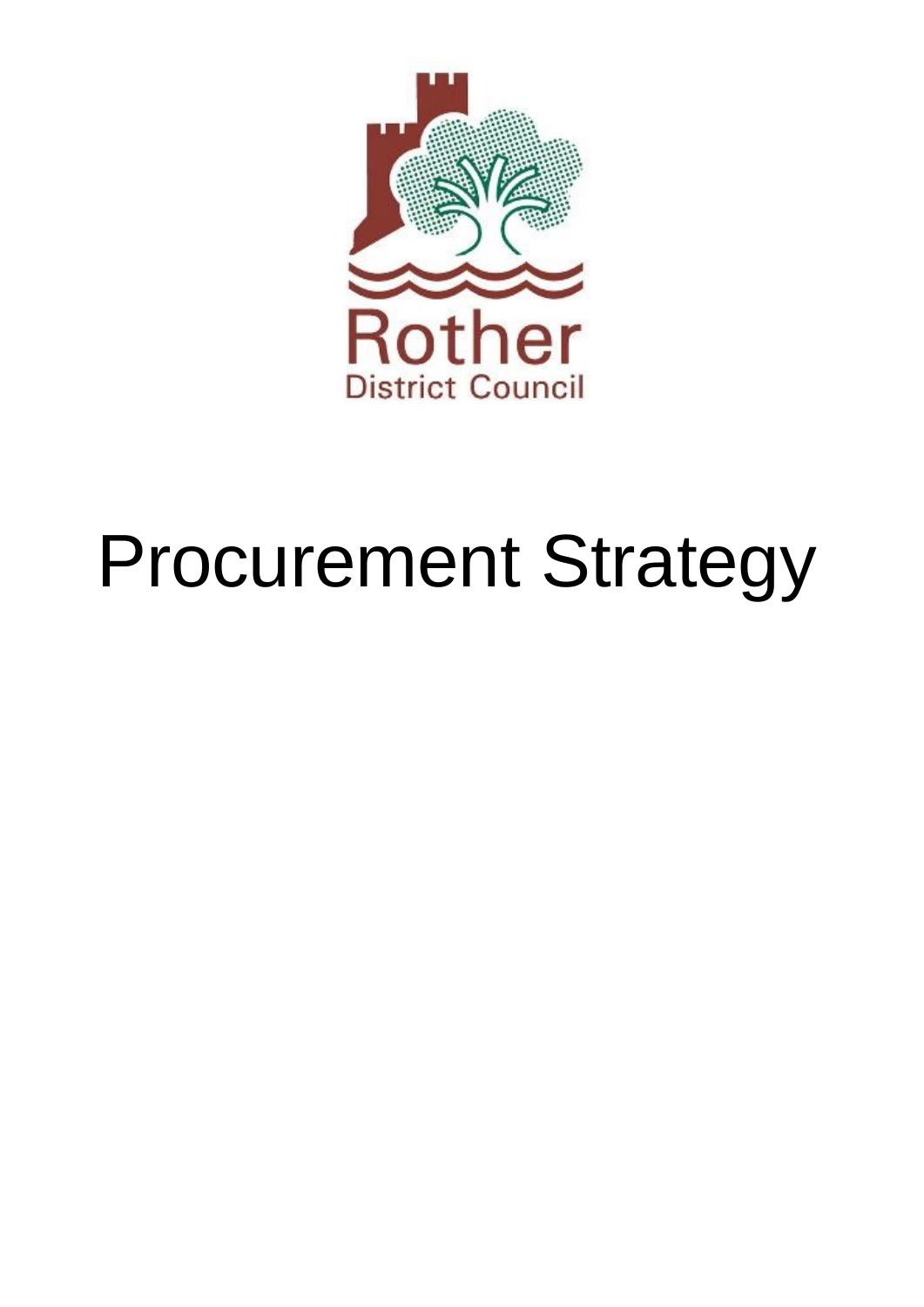Contacting us:

Please contact us if you have any questions or comments about this strategy.

Email: [procurement@rother.gov.uk](mailto:%20procurement@rother.gov.uk) or [esph@wealden.gov.uk](mailto:esph@wealden.gov.uk)

Phone: 01323 443350

Write to:

East Sussex Procurement Hub c/o Wealden District Council Council Offices Vicarage Lane Hailsham East Sussex BN27 2AX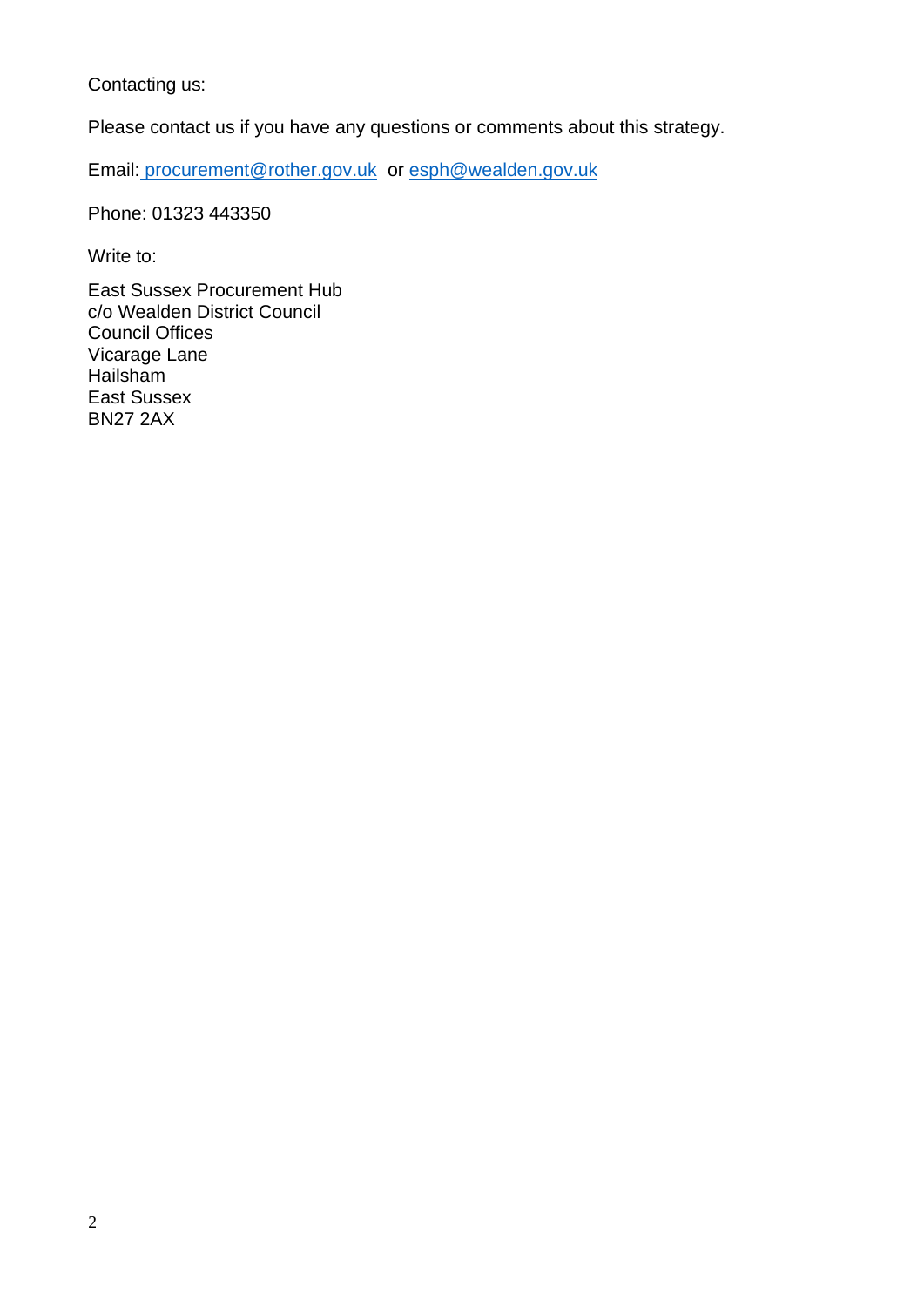# **Contents**

| 1.0  |                                                                  |  |  |  |
|------|------------------------------------------------------------------|--|--|--|
| 2.0  |                                                                  |  |  |  |
| 3.0  |                                                                  |  |  |  |
| 4.0  |                                                                  |  |  |  |
| 5.0  |                                                                  |  |  |  |
| 6.0  |                                                                  |  |  |  |
| 7.0  |                                                                  |  |  |  |
| 8.0  |                                                                  |  |  |  |
| 9.0  |                                                                  |  |  |  |
| 10.0 |                                                                  |  |  |  |
| 11.0 |                                                                  |  |  |  |
| 12.0 |                                                                  |  |  |  |
| 13.0 |                                                                  |  |  |  |
| 14.0 |                                                                  |  |  |  |
| 15.0 |                                                                  |  |  |  |
| 16.0 |                                                                  |  |  |  |
|      |                                                                  |  |  |  |
|      | Appendix 2 – Legislation, Council Policy and Procedure Rules  16 |  |  |  |
|      |                                                                  |  |  |  |
|      |                                                                  |  |  |  |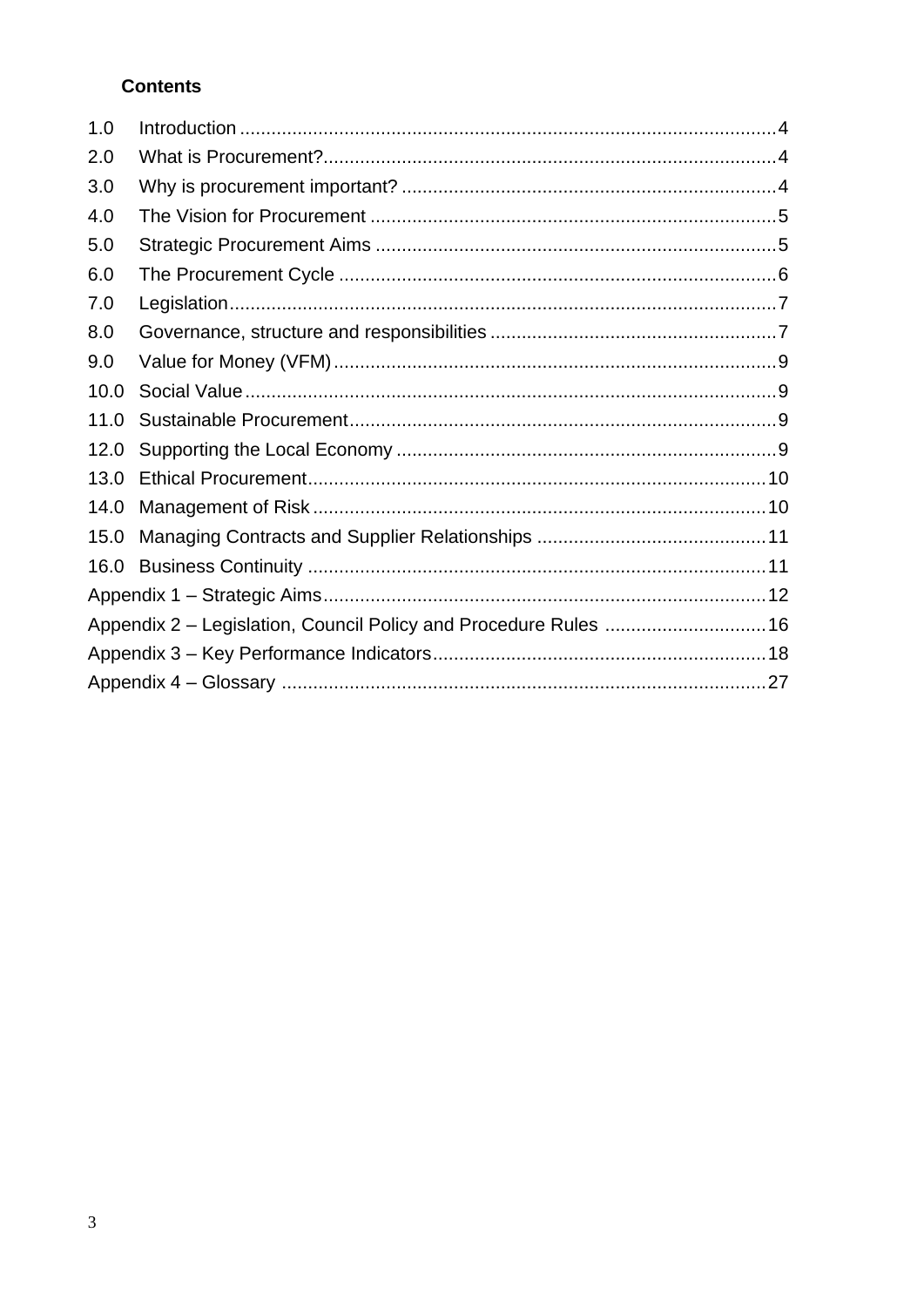# <span id="page-3-0"></span>1.0 Introduction

In 2018/19 we spent £6.2 million on goods, works and services; we clearly have a responsibility to make sure this spending represents best value for money. The importance of effective procurement has never been greater for local government. The demand for public services is increasing, while resources are drastically reducing. The pressure to find greater efficiencies and improve productivity is driving councils to look for different ways to deliver better outcomes for local people.

- 1.1. This strategy explains how we will continue to develop and benefit from the professional expertise of the East Sussex Procurement Hub over the next three years and the systems we use to make sure that Rother District Council delivers on its value of "spending money wisely".
- 1.2. Whether you are a Councillor, senior manager or budget holder at the Council, or one of our suppliers or partners, reading this strategy will help you understand what the Council is setting out to achieve through how we procure goods and services – and how this affects you. For everyone else, including Rother residents and council employees, it is a reassurance that we will continue to spend public money in a way which is fair, accountable and gets the very best value.
- 1.3. As well as the expertise and experience of our successful team, we have used the National Procurement Strategy for Local Government in England 2018 toolkit to put together this plan. This combined expertise and good practice has allowed us to identify five areas of focus. Putting our energy into these areas will have the biggest impact on supporting the Council's aims and ambition.

# <span id="page-3-1"></span>2.0 What is Procurement?

2.1. Procurement is the process of acquiring, goods, works and services, covering both acquisition from third parties and in-house providers. The process spans the whole cycle from identification of needs through to the end of a contract or the end of the useful life of an asset. It involves options appraisal and the critical 'make or buy' decision which may result in the provision of services in-house in appropriate circumstances. Some purchases are outside the scope of this Strategy, for example treasury management decisions in where to place surplus cash or the purchase of property.

# <span id="page-3-2"></span>3.0 Why is procurement important?

- 3.1. The impact of procurement is far greater than just the definition of a 'process' and our vision, aims and objectives set out in this strategy detail the contribution that effective procurement arrangements can make to a range of socio-economic and environmental agendas. These include a successful local economy, a thriving voluntary sector, community empowerment, environmental issues and value for money.
- 3.2. Good procurement is essential to ensure good public services, from buying works, goods and services that work as they are supposed to, to achieving savings that can help reduce spending or be ploughed back into front-line services. It can also contribute to the Council meeting its own and national objectives in relation to climate change and the commitment to being a carbon neutral Council by 2030.
- 3.3. Local Government spends over £60billion a year procuring a wide range of works, goods and services, from everyday items ICT equipment to major construction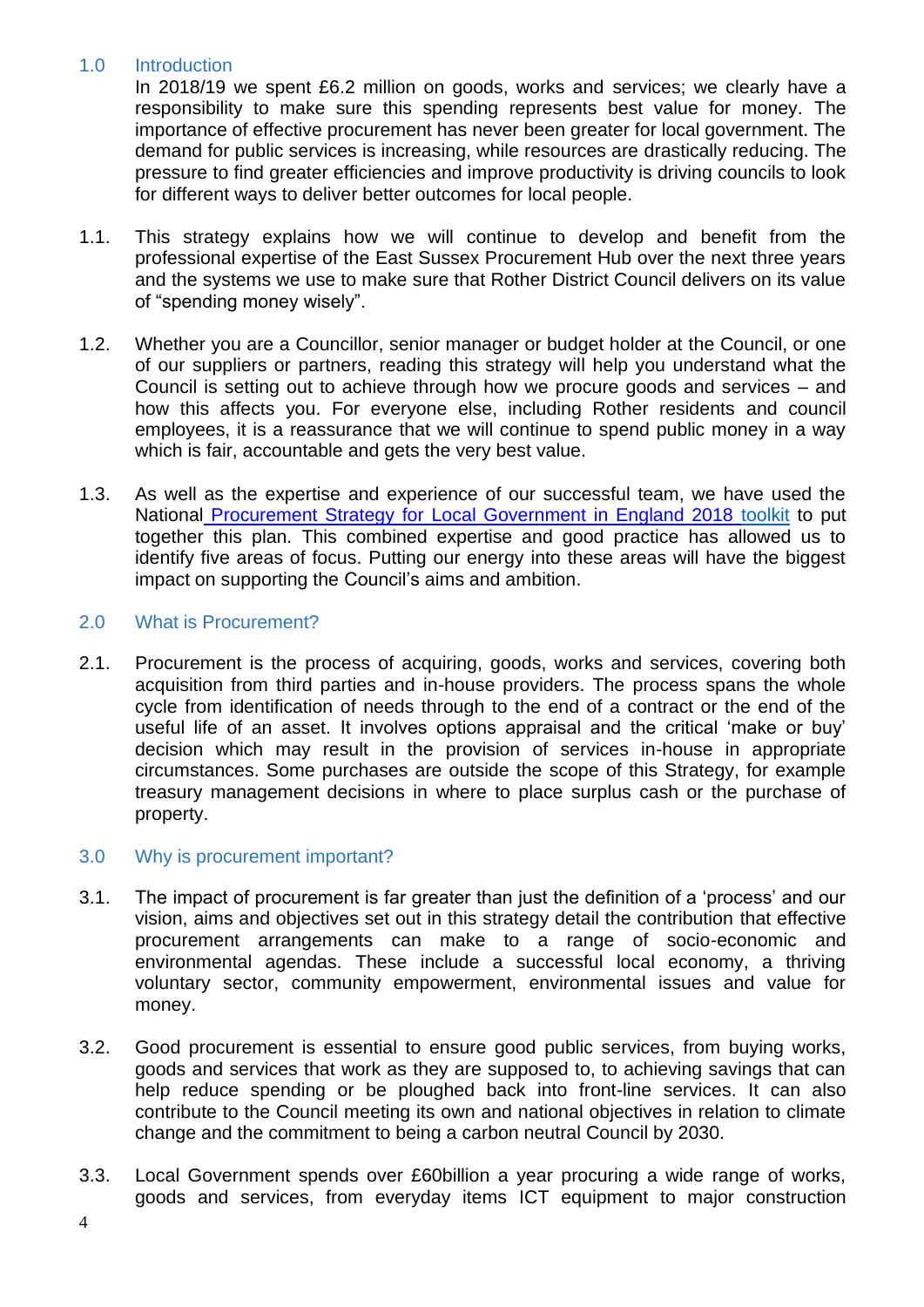projects such as leisure centres, schools and hospitals. All those who, as taxpayers, use and fund public services have the right to expect government to meet the highest professional standards when it procures on their behalf.

# <span id="page-4-0"></span>4.0 Vision for Procurement

4.1. The Council's vision for procurement over the term of this strategy is to demonstrate value for money through the effective whole life procurement of goods, services and works. This will ensure procurement benefits the community and the organisation, whilst minimising and mitigating impacts to the environment.

# <span id="page-4-1"></span>5.0 Strategic Procurement Aims

5.1. The Council's strategic procurement aims, based on the Local Government Association National Procurement Strategy, are shown below. Appendix 1 provides greater detail:

# • **Showing Leadership**

A strategic approach to procurement should be at the heart of thinking for our Councillors and decisions makers because procurement is not merely about ensuring compliance. There is an ever-growing need to engage with service heads and procurement teams on high value, high risk procurements to drive innovation, generate savings and identify opportunities for income generation.

# • **Behaving Commercially**

The Council will improve public sector commissioning and procurement to increase the effectiveness and efficiency of government. This means improving the skills of our leaders, both Members and officers so their teams can design service provision, influence external parties, and shape and manage markets to get the best outcomes. This can be done by creating commercial opportunities, managing contracts and supplier relationships and risk management.

# • **Achieving Community Benefits**

The Council can use procurement to achieve wider financial and non-financial outcomes, including improving wellbeing of individuals and communities, social value and improved environment.

- 5.2. Success of this strategy will depend on the implementation and effectiveness of the following key principles and actions:
	- Political and management endorsement and support.
	- Council-wide recognition of the importance of the role of procurement in delivering improvement and efficiency.
	- Improved forward planning by service areas.
	- Adequate financial, staffing and expert resources.
	- Effective prioritisation of projects to the available resources.
	- Adequate support from key internal functions throughout the procurement cycle.
	- Continued development of procurement capacity and capability within services, encouragement of continuous improvement.
	- Identification, allocation and continuous management of risk.
	- Management of performance shortfalls and adequate tools to tackle poor performance.
	- Continuity of knowledge throughout the procurement phases and the delivery of regular and effective training.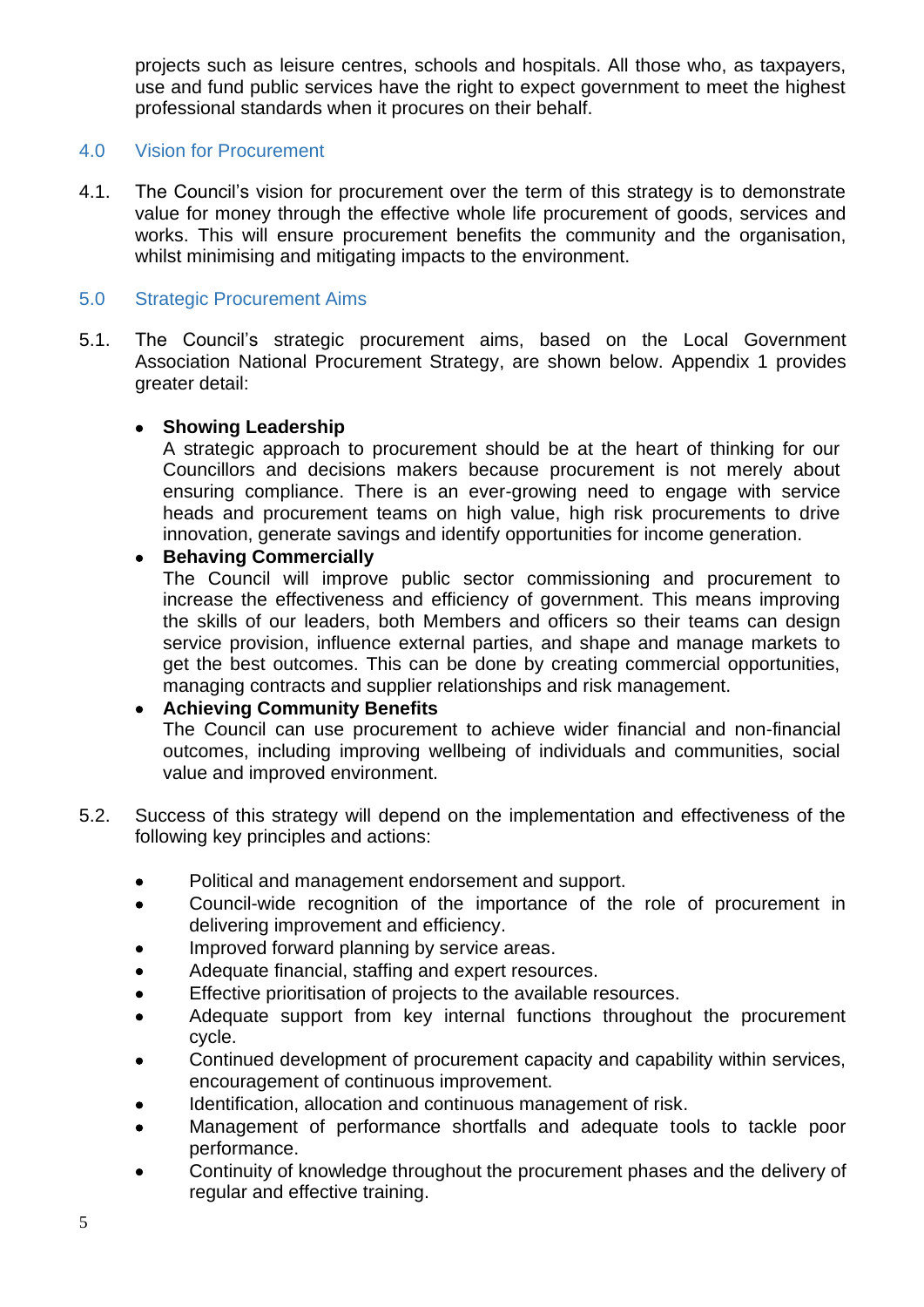<span id="page-5-0"></span>

- 6.1. Effective procurement forms a continuous cycle of action and improvement, from identification of needs through to review of delivery and achievement of outcomes and includes procurement and contract management activity. The stages are interdependent – each stage builds on the previous ones. The outcome for the procurement exercise may not be known at the outset and this may result in a grant being awarded, provision remaining in-house or a fully tendered procurement.
- 6.2. This strategy is aimed at promoting effective procurement across all services and should be read in conjunction with the Council Procurement Procedure Rules and Financial Procedure Rules.
- 6.3. There are several types of procurement procedures we can legitimately use, these are described below:
	- Open Procedure any supplier may submit a bid for an advertised opportunity.
	- Restricted Procedure any supplier may express an interest to participate in this procedure, but only those suppliers who pass a pre-selection process may submit bids.
	- Competitive negotiated procedure  $-$  any supplier may express an interest to participate but only those who pass a pre-selection process may submit an initial bid and then to negotiate.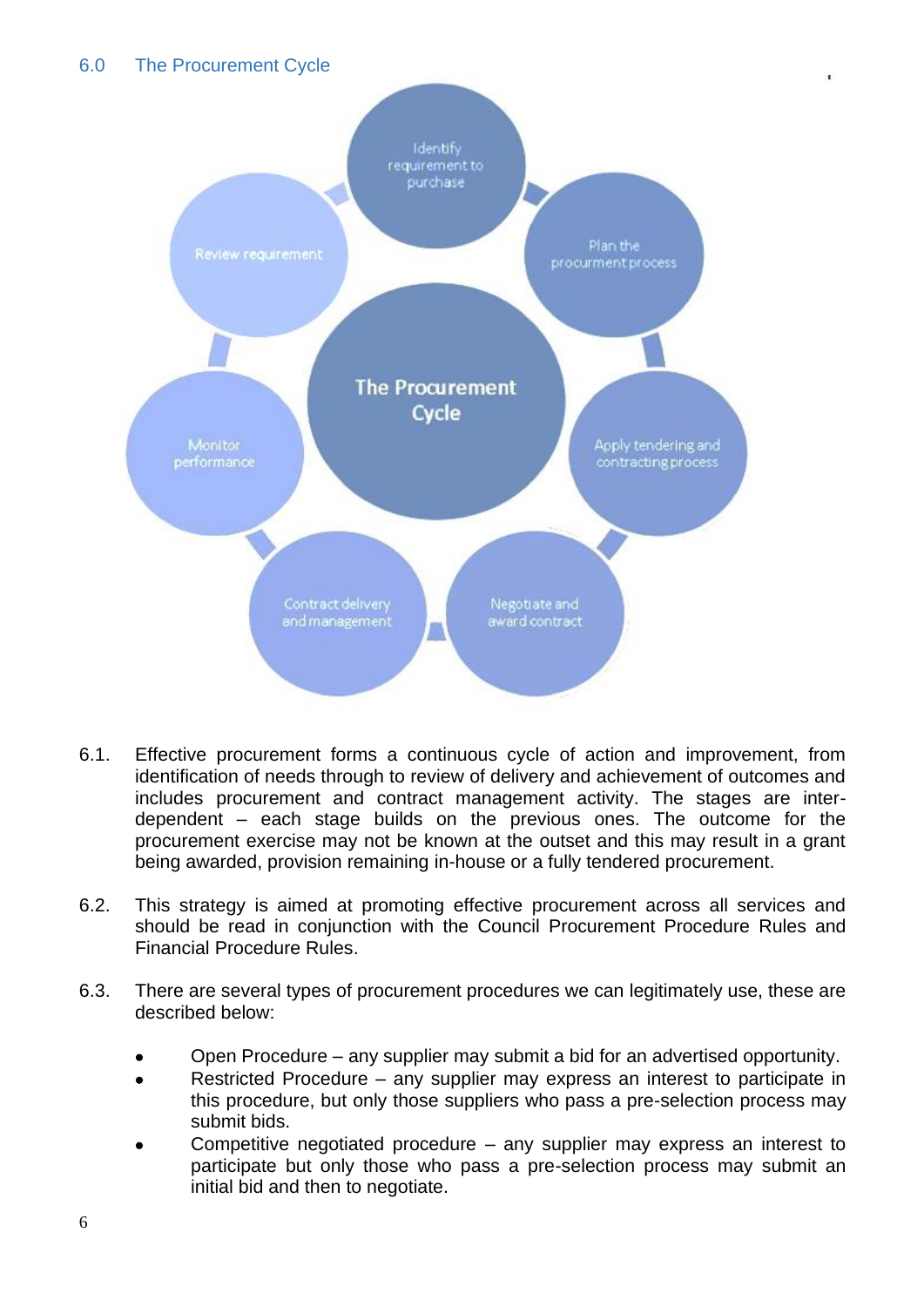- Competitive dialogue any supplier may express an interest to participate but only those who pass a pre-selection process may enter into a dialogue over possible solutions to our requirements. Following the conclusion of the dialogue we must invite a minimum of 3 bids.
- Innovation partnership allows us to develop innovative products, works or services where no suitable solution exists in the market and then to purchase the resulting products, services or works.
- Framework agreements a framework agreement is a particular type of contract where a council or buying organisation establishes an arrangement where a number of suppliers are accepted as competent to deliver the service and the framework specifies the terms for awarding specific contracts as required. Contracts obtained from a framework are called call-offs and the framework specifies the terms of call-offs, such as awarding directly to a single supplier or through a mini-competition with all suppliers. The restrictions on framework agreements are that they cannot exceed four years and the terms of a contract cannot be varied substantially from what is set out in the framework. Only authorities clearly identified as part of the framework can award contracts, though the contracts awarded can last longer than the framework itself.
- Dynamic Purchasing System a Dynamic Purchasing System is like a framework agreement, but it allows new suppliers to be added as potential suppliers over the duration of the arrangement and there is no time limit on its application.
- Light Touch Regime Regulations contracts valued above the threshold for services specified as part of the Light Touch Regime have to follow the procedure for publishing an opportunity through a contract notice or prior information notice in OJEU, as well as publishing the contract award notice in OJEU. However, we are not bound to follow any of the procedures specified under the full regulations.

# <span id="page-6-0"></span>7.0 Legislation

7.1. Public procurement operates in a highly regulated environment that is governed by legislation and policies set by the European Union (EU), nationally through statute and case law and locally by the Council's Constitution. Please see Appendix 2 for details of the relevant legislation and procedure rules.

# <span id="page-6-1"></span>8.0 Governance, structure and responsibilities

- 8.1. The National Procurement Strategy recommends that local authorities demonstrate political and senior officer leadership of procurement.
- 8.2. Members role in procurement includes:
	- Authorising this Procurement Strategy and reviewing progress on the strategic aims and for ensuring compliance with the Procurement Procedure Rules.
	- Making key decisions in the procurement process for major projects.
	- Considering the impact of a new service or a substantially varied service.
	- Considering procurements where there is high public interest.
	- Considering where procurement leads to significant reputational or financial risk.
	- Assessing the impact and likelihood of failing to meet legislative requirements.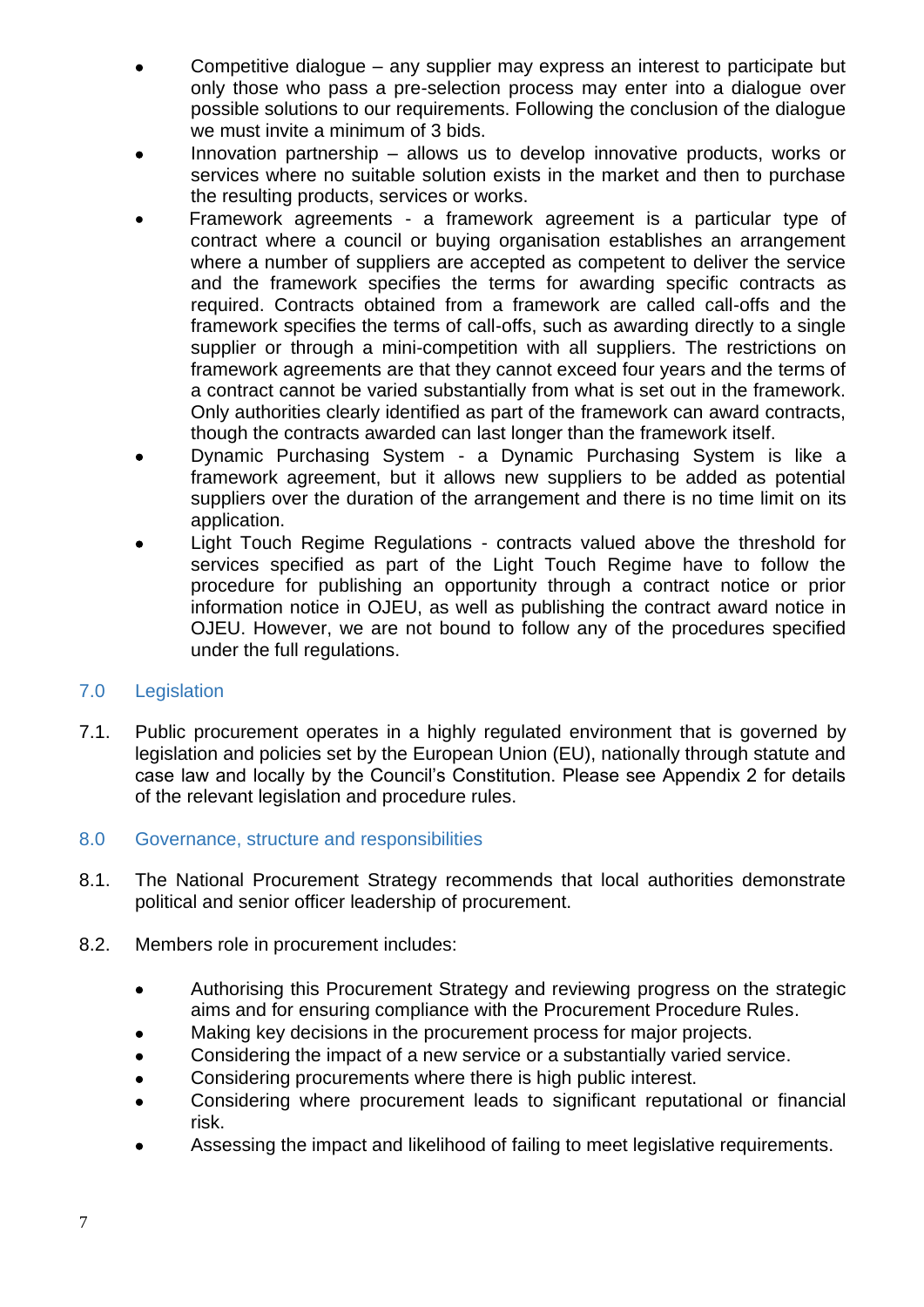- 8.3. Strategic Management Team (SMT) including Heads of Service are responsible for:
	- Management of the strategy and to review progress against the implementation of the actions.
	- Strategic leadership and governance of procurement including legal compliance.
	- Ensuring the Procurement Strategy aligns with corporate objectives.
	- Overseeing the arrangements for procurement and to ensure they are operating effectively.
	- Ensuring value for money and risk management are considered as part of any procurement activity.
	- Ensuring equality and sustainability are considered at each stage of the procurement process.
- 8.4. Operational Managers and Relevant Staff are responsible for:
	- Ensuring that the staff in their areas have the right level of skills to deliver effective procurement and will also monitor all procurement activity in their services.
	- Ensuring for specific, high value (current OJEU limit for services) or high risk contracts, project teams are formed to ensure that technical, legal and commercial issues are considered, using the project management framework.
	- Staff involved directly with the purchase of goods, services and works must ensure they comply with this strategy, and the Procurement Procedure Rules, with reference to the guidance from East Sussex Procurement Hub (ESPH); and conduct relationships with suppliers and the Council in an ethical and appropriate manner to ensure they promote their employer in a positive way.
- 8.5. The East Sussex Procurement Hub is a shared service for Rother, Wealden and Hastings and offers procurement guidance in line with best practice, and monitors procurement activity across the Council, including:
	- Coordinating this procurement strategy on behalf of the Council, and leading on the implementation of the procurement aims.
	- Providing assistance to contract client officers in the control and management of contracts.
	- Development and maintenance of procurement documentation and ESPH web pages to publicise procurement plans, information and advice to potential suppliers and staff; to comply with transparency requirements.
	- Continue the development of e-procurement to deliver savings in transactional processes.
	- Providing assistance to contract owners in the planning and co-ordination of improvement of current contracts, business continuity, exit strategies and post contract appraisals and reviews.
	- Ensuring the procurement process eliminates the potential for fraud and favouritism towards any supplier.
	- Supplier analysis to identify supplier base, spend per supplier, spend per category.
	- Coordinate and monitor the Council Contracts Register to allow improved advanced planning for procurement and contract management activity.
	- Organising training for staff, to include specific procurement training, induction and Procurement Procedure Rules, and use of the procurement portal.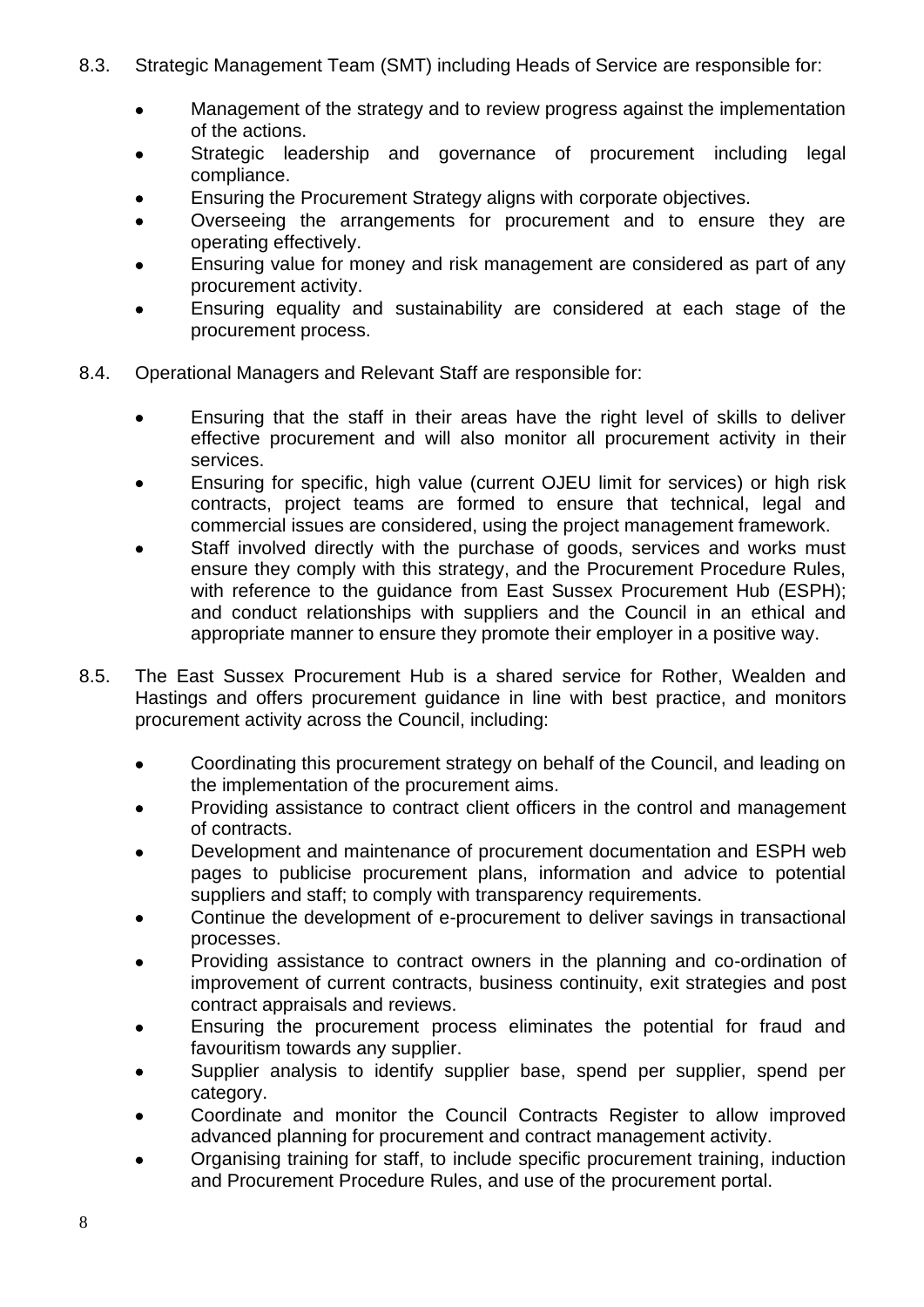#### <span id="page-8-0"></span>9.0 Value for Money (VFM)

- 9.1. Value for money does not mean the lowest cost. There are many aspects to achieving VFM through the procurement process; mainly to select a procurement model that is proportionate to the value and risk of individual contracts. It also requires a proportionate approach to the evaluation of cost and quality; where the costs can be broadly predetermined there will be a higher weighting towards quality.
- 9.2. VFM is not just about price, there are a wide range of other considerations that may be taken into account when assessing VFM, including for example, quality relevant and appropriate to the specifics of the contract; social value in terms of community experience, environmental considerations and outcomes and whole life value.

# <span id="page-8-1"></span>10.0 Social Value

- 10.1. The Public Services (Social Value) Act 2012 requires consideration of how the services procured might improve the economic, social and environmental well-being of the area. It is defined as improving economic, social and environmental wellbeing from public sector contracts over and above the delivery of the services directly required at no extra cost. Used properly, additional social value can be beneficial to both suppliers and councils and represent a joint effort to exploit maximum value from procurement.
- 10.2. Our Social Value Policy is currently in development and will set out our approach to ensure that all resources are used wisely and that the Council protects and enhances the environment whilst ensuring the efficient use of resources and delivery of value for money.

#### <span id="page-8-2"></span>11.0 Sustainable Procurement

- 11.1. Sustainability is an important consideration when making procurement decisions. It ensures that the Council considers the environmental impact of procurement decisions.
- 11.2. The Council is committed to making our spending decisions in a way that delivers both value for money on a whole life cycle basis, and achieving wider economic, social and environmental benefits.
- 11.3. The Council is committed to achieving the aims of the Council's Environmental Policy and Strategy, and will:
	- Require our suppliers and contractors to reduce the impact of goods, works and services by considering whole life costs; ending our use of single use plastics; and the carbon impacts associated with goods works and services.
	- Require information from potential suppliers on how they will help us to progress our environmental objectives as part of the delivery of a contract.

# <span id="page-8-3"></span>12.0 Supporting the Local Economy

12.1. The Council recognises that there are significant advantages of engaging with small local businesses, for both the Council and the local economy. The Council is committed to using procurement processes that encourage such businesses to compete for opportunities.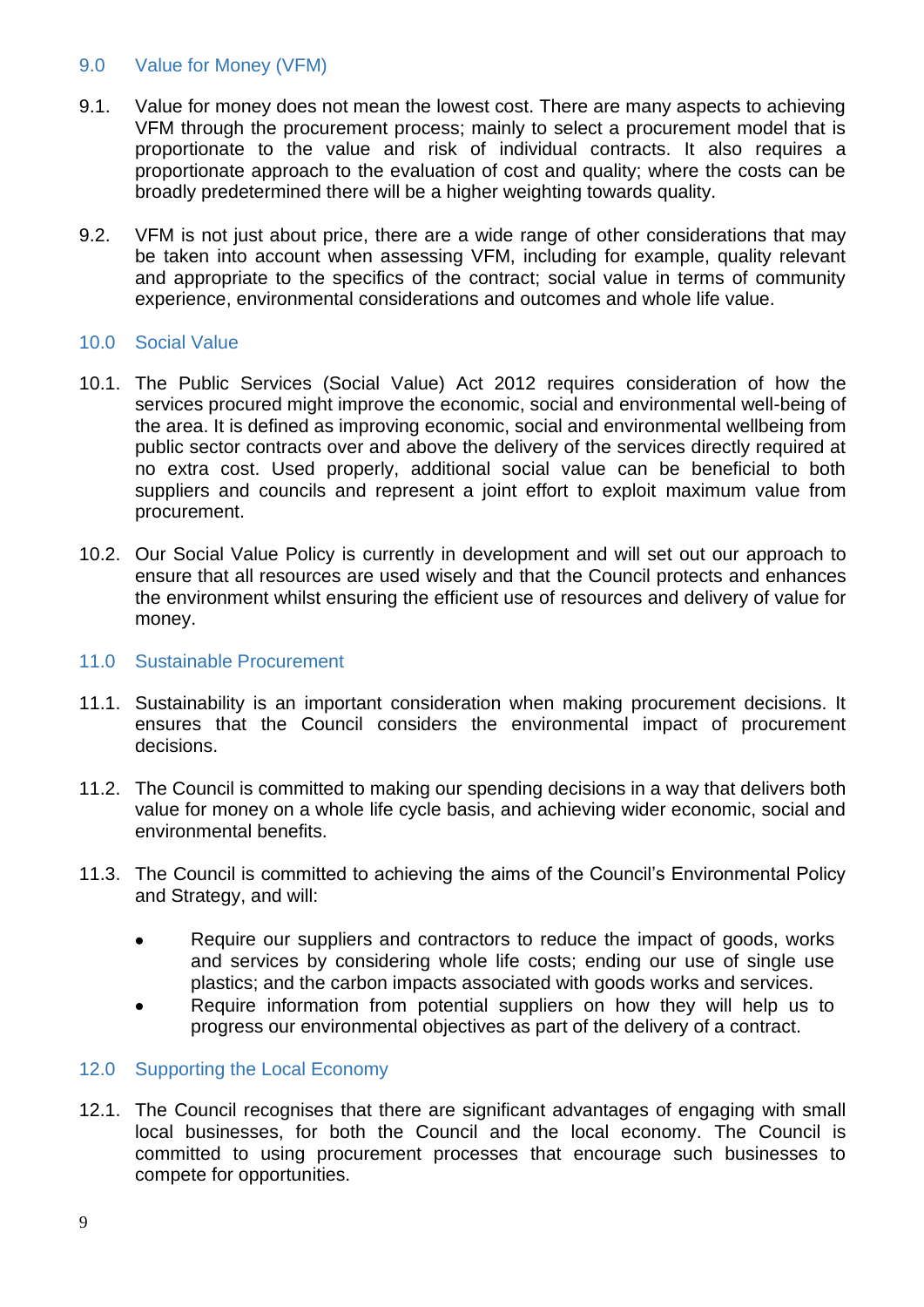12.2. The Council is precluded from any explicit local buying policies by the Treaty of Rome; however we will procure in a manner that benefits the local economy. Procurement Aim 3 – achieving community benefits, in Appendix 1 further identifies our aims in relation to supporting the local economy. The Council will also recommend to suppliers and contractors that local suppliers are used in the supply chain, where appropriate.

# <span id="page-9-0"></span>13.0 Ethical Procurement

- 13.1. Ethical procurement considers the impact of environmental, economic and social factors along with price and quality. The Council must be aware and look out for signs of unacceptable practices in the supply chain such as modern slavery, fraud and corruption.
- 13.2. The Council will:
	- Train all relevant staff using the Chartered Institute of Purchasing and Supply's online course on Ethical Procurement and Supply.
	- Require contractors to comply fully with the Modern Slavery Charter 2015, wherever it applies, with contract termination as a potential sanction for noncompliance.
	- Challenge any abnormally low-cost tenders to ensure they do not rely upon any potential contractor practising modern slavery.
	- Highlight to our suppliers that contracted workers are free to join a trade union and are not to be treated unfairly for belonging to one.
	- Publicise our whistle-blowing policy for staff to blow the whistle on any suspected examples of modern slavery.
	- Require our contractors to adopt a whistle-blowing policy which enables their staff to blow the whistle on any suspected examples of modern slavery.
	- Regularly review our contracted spending to identify any potential issues with modern slavery.
	- Highlight to our suppliers any risks identified concerning modern slavery and refer them to the relevant agencies to be addressed.
	- Refer for investigation via the National Crime Agency's national referral mechanism any of our contractors identified as a cause for concern regarding modern slavery.
	- Annually report on the implementation of this policy and publish on our website.

# <span id="page-9-1"></span>14.0 Management of Risk

- 14.1. Risk management is an integral part of a procurement process and must be considered at the planning stage of any procurement process. The Council will identify the risks associated with all major procurement activity and the contingencies for service disruption in each project and how these are to be mitigated and managed.
- 14.2. For any high financial value, high risk or high profile procurement and which also involves significant risk including staff transfer; or significant potential for reputational or financial risks the Council will utilise the project management methodology throughout a projects life to ensure it delivers the project objectives and outcomes. Risks and issues register(s) relating to the procurement will be set up and regularly monitored by the project team.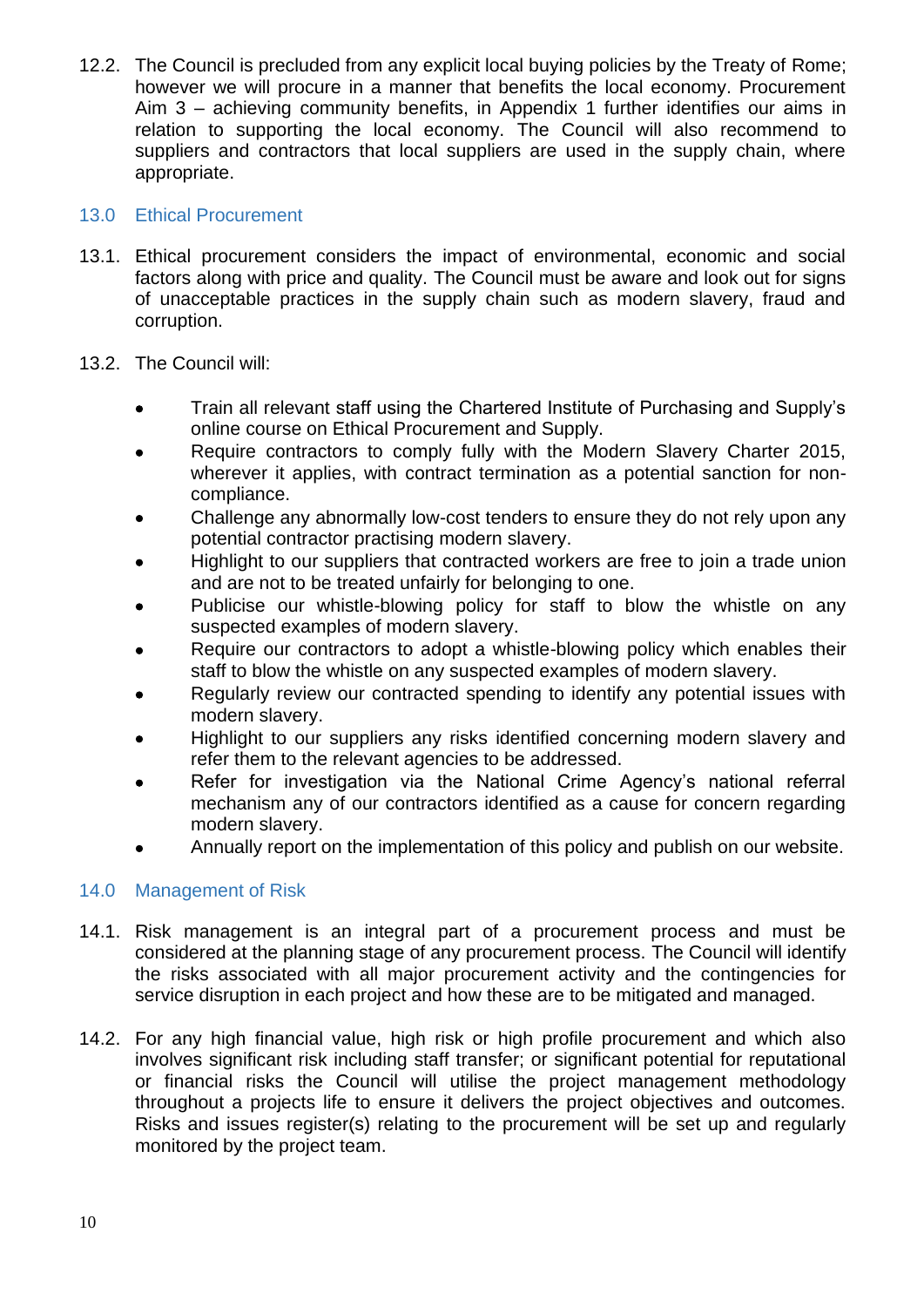# <span id="page-10-0"></span>15.0 Managing Contracts and Supplier Relationships

- 15.1. Contract and relationship management refers to the effective management and control of all contracts from their planning inception until their completion by the appointed contractor(s). It covers the supported policies, procedures and systems needed to undertake it, together with broader issues from the identification and minimisation of risk, successful and timely delivery of outcomes and performance, effective control of cost and variations, and the maintenance of clear communications and operational relationships with contractors.
- 15.2. Buyers and contract managers will be proactive in relation to managing contracts and performance in order to ensure that positive output and outcomes are maximised, cost variations are minimised and any issues in relation to the delivery of the contract are appropriately addressed at the earliest opportunity.
- 15.3. The Council is aware of the risk presented by economic crime (fraud, corruption and bribery) and the impact it has on the ability of the Council to deliver its services. A culture is embedded in the Council where fraud is neither ignored nor tolerated. The Council has effective policies and practices in place to minimise the likelihood of economic crime and to enable staff, contractors and public to report concerns anonymously.

# <span id="page-10-1"></span>16.0 Business Continuity

16.1. Business continuity is the process of preparing for and responding to a disaster, event or situation that could have a serious impact on the delivery of services. For high risk procurements the suppliers will be required to submit a business continuity plan as part of the tender submission. All key suppliers will be required as part of contract management to provide an annual update of their business continuity plans.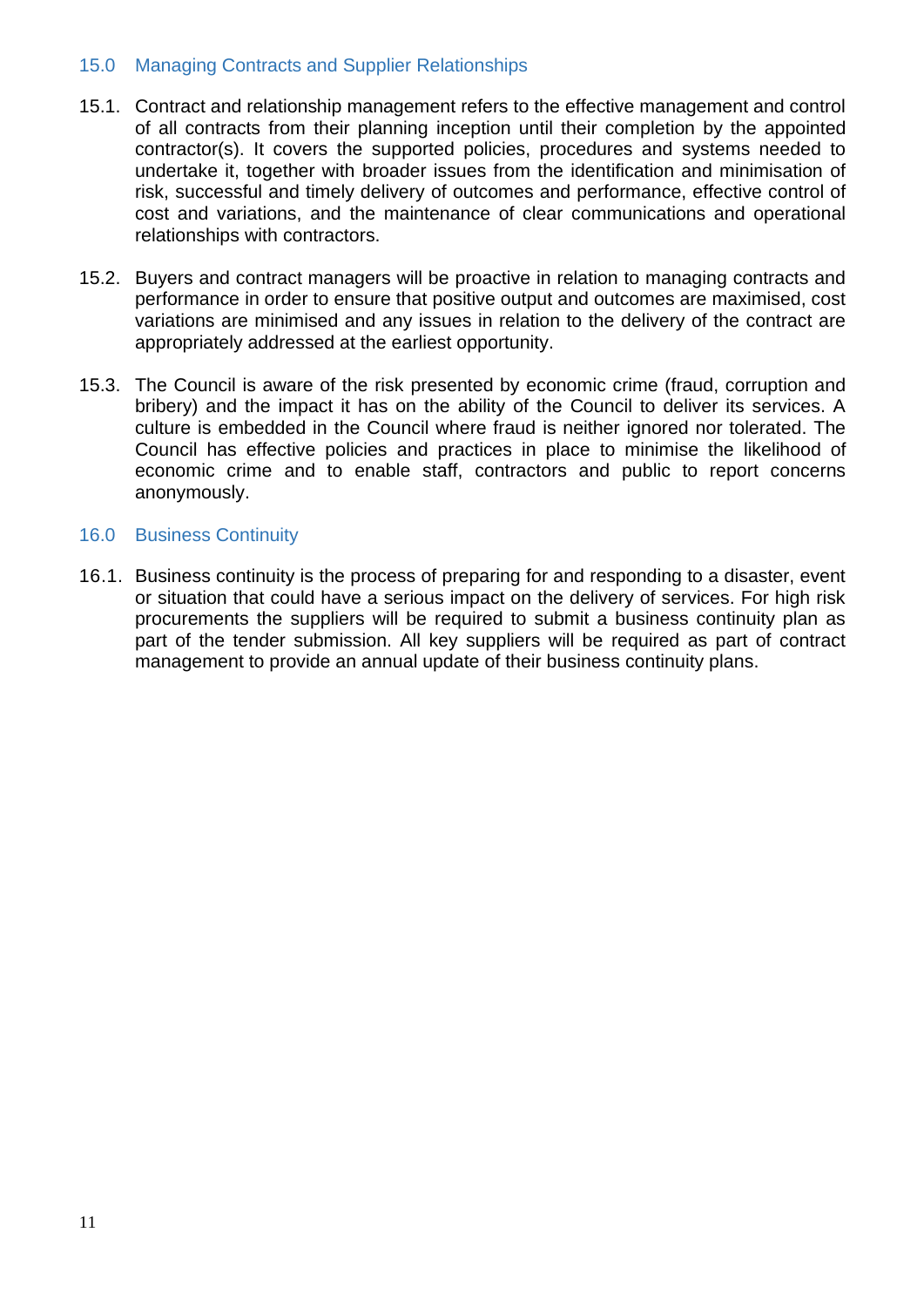# Local Government Association National Procurement Strategy – Strategic Aims

<span id="page-11-0"></span>

| <b>Vision for</b><br>procurement                                                                                                                                                                                                                                                                                                                                                                                                                                                                                                                                                                                                         | Our vision for procurement over the term of this strategy is to demonstrate value for money through the effective<br>procurement of goods, services and works on a whole life basis in terms of generating benefits to the<br>community and the organisation, whilst minimising impacts to the environment.                                                                                                                                                                                                                                                                                                                                                                                                                                                                                      |  |  |
|------------------------------------------------------------------------------------------------------------------------------------------------------------------------------------------------------------------------------------------------------------------------------------------------------------------------------------------------------------------------------------------------------------------------------------------------------------------------------------------------------------------------------------------------------------------------------------------------------------------------------------------|--------------------------------------------------------------------------------------------------------------------------------------------------------------------------------------------------------------------------------------------------------------------------------------------------------------------------------------------------------------------------------------------------------------------------------------------------------------------------------------------------------------------------------------------------------------------------------------------------------------------------------------------------------------------------------------------------------------------------------------------------------------------------------------------------|--|--|
| With local government third party expenditure totalling around £60 billion a year in revenue alone, procurement clearly<br><b>Procurement</b><br>has a major contribution to make. A more strategic approach to procurement should be at the heart of thinking for our<br>Aim 1 -<br>Councillors and decisions makers because procurement is not merely about ensuring compliance.  There is an ever-<br><b>Showing</b><br>growing need to engage with service heads and procurement teams on high value-high risk procurements to drive<br>Leadership<br>innovation, generate savings and identify opportunities for income generation. |                                                                                                                                                                                                                                                                                                                                                                                                                                                                                                                                                                                                                                                                                                                                                                                                  |  |  |
| Engaging<br><b>Councillors</b>                                                                                                                                                                                                                                                                                                                                                                                                                                                                                                                                                                                                           | What it is: Councillors set the Council vision and strategic priorities and must be satisfied that the procurement and<br>commercial arrangements for their delivery are robust. Councillors make key decisions, particularly in major projects, and<br>maintain oversight of the performance of key contracts, agreeing corrective action where necessary. Councillors need to<br>be fully engaged in these roles. Councillor engagement needs to be supported through training, good procurement and<br>commercial advice and reporting arrangements.<br>Why it is important: When Councillors are fully engaged with procurement and commercial matters, the quality of<br>decision-making is better and oversight and accountability are improved. Among other things, Councillor engagement |  |  |
|                                                                                                                                                                                                                                                                                                                                                                                                                                                                                                                                                                                                                                          | leads to better project delivery and better outcomes for the local community.                                                                                                                                                                                                                                                                                                                                                                                                                                                                                                                                                                                                                                                                                                                    |  |  |
| Engaging                                                                                                                                                                                                                                                                                                                                                                                                                                                                                                                                                                                                                                 | What it is: Key decision-makers value and benefit from procurement and commercial advice, including advice at the<br>early stages of major projects. This is a two-way process requiring action by senior managers on the one hand and by<br>procurement and commercial advisors on the other.                                                                                                                                                                                                                                                                                                                                                                                                                                                                                                   |  |  |
| Senior<br>Managers                                                                                                                                                                                                                                                                                                                                                                                                                                                                                                                                                                                                                       | Why it is important: Good procurement and commercial (wherever possible, provided in-house or shared between<br>councils) can have a decisive impact on the outcome of a project, particularly one involving innovation. It is important that<br>senior managers engage with the procurement and commercial issues from the earliest stages of the project.                                                                                                                                                                                                                                                                                                                                                                                                                                      |  |  |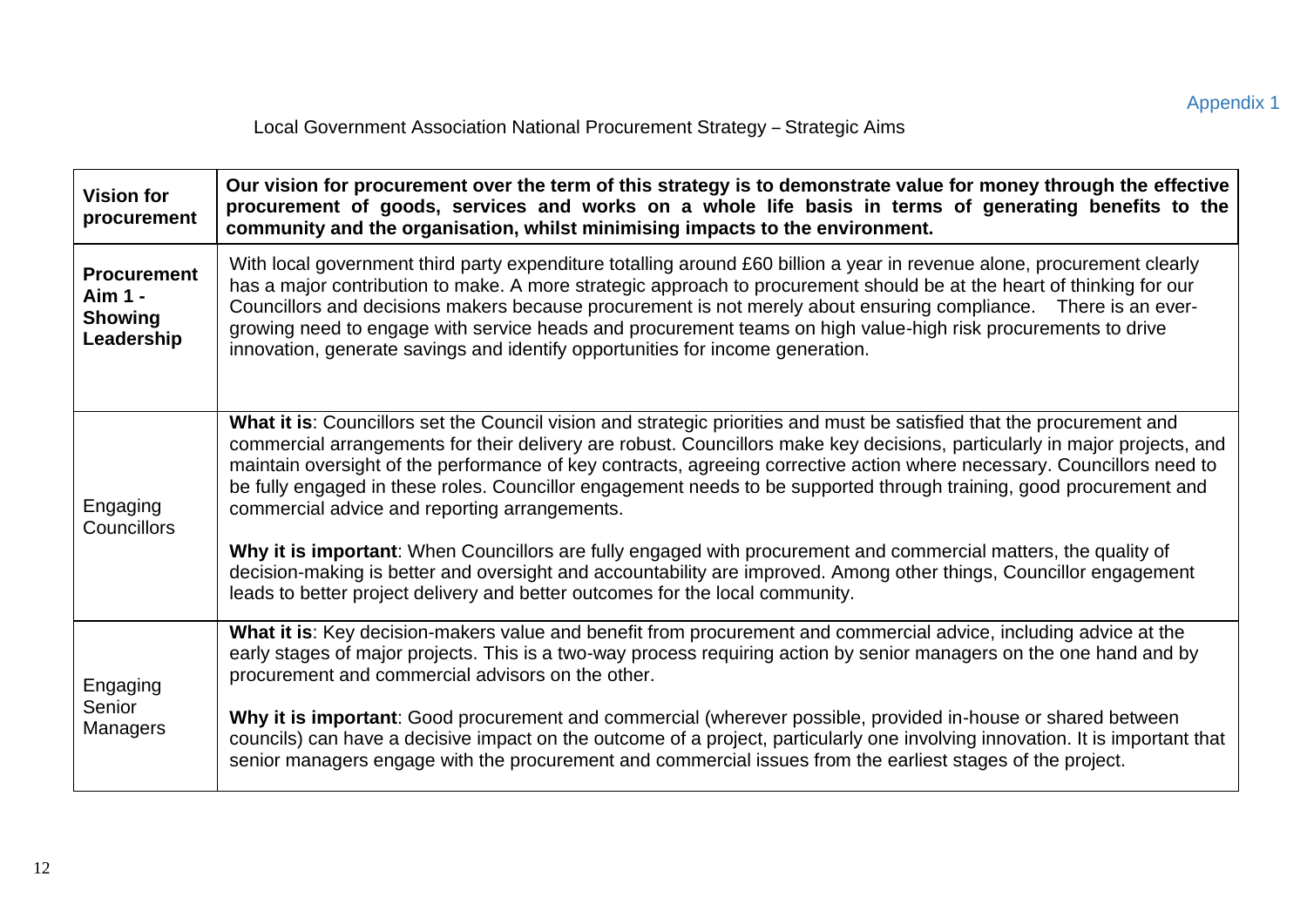| Working with<br>Partners                  | What it is: The Council works as a single team to design and implement solutions for public services and<br>commissioners / budget holders, and commercial and procurement advisors work together as part of that team.                                                                                                      |
|-------------------------------------------|------------------------------------------------------------------------------------------------------------------------------------------------------------------------------------------------------------------------------------------------------------------------------------------------------------------------------|
|                                           | Why it is important: A team approach is the best use of limited resources and can lead to innovative solutions and<br>better results. The team approach should characterise how Council departments work together and how the Council<br>works with other councils, health, fire, police, housing, VCSEs and other partners. |
| Engaging<br>Strategic<br><b>Suppliers</b> | What it is: The Council takes a strategic approach to the management of relationships with the most important suppliers<br>(otherwise known as Strategic Supplier Relationship Management). This activity should be carried out cross-department<br>and is most effective when done cross-organisation.                      |
|                                           | Why it is important: Effective management of strategic supplier relationships can deliver a range of benefits<br>including improved outcomes for the public, added social value, reduced cost, reduced risk and innovation.                                                                                                  |

| <b>Procurement</b><br>Aim 2 -<br><b>Behaving</b><br><b>Commercially</b> | The Council needs to improve public service commissioning and procurement to increase the effectiveness and efficiency<br>of government. This means improving the skills of public sector leaders so their teams can design service provision,<br>influence external parties, and shape and manage markets to get the best outcomes.                                                                                       |
|-------------------------------------------------------------------------|----------------------------------------------------------------------------------------------------------------------------------------------------------------------------------------------------------------------------------------------------------------------------------------------------------------------------------------------------------------------------------------------------------------------------|
| Creating<br>Commercial                                                  | What it is: There are many ways in which commercial opportunities can be created through the strategic management of<br>the commercial cycle and the services and assets delivered through the contracts it creates. Commercialisation is a<br>broad and important subject to the sector. This key area is confined to how procurement teams should contribute to<br>helping identify and create commercial opportunities. |
| Opportunities                                                           | Why it is important: As grants from central government are reduced, organisations are required to look at other means<br>of reducing funding deficits. Commercial opportunities can be created in many different ways, from conventional means<br>such as increasing returns on assets to the way it engages with its development partners and third party contractors.                                                    |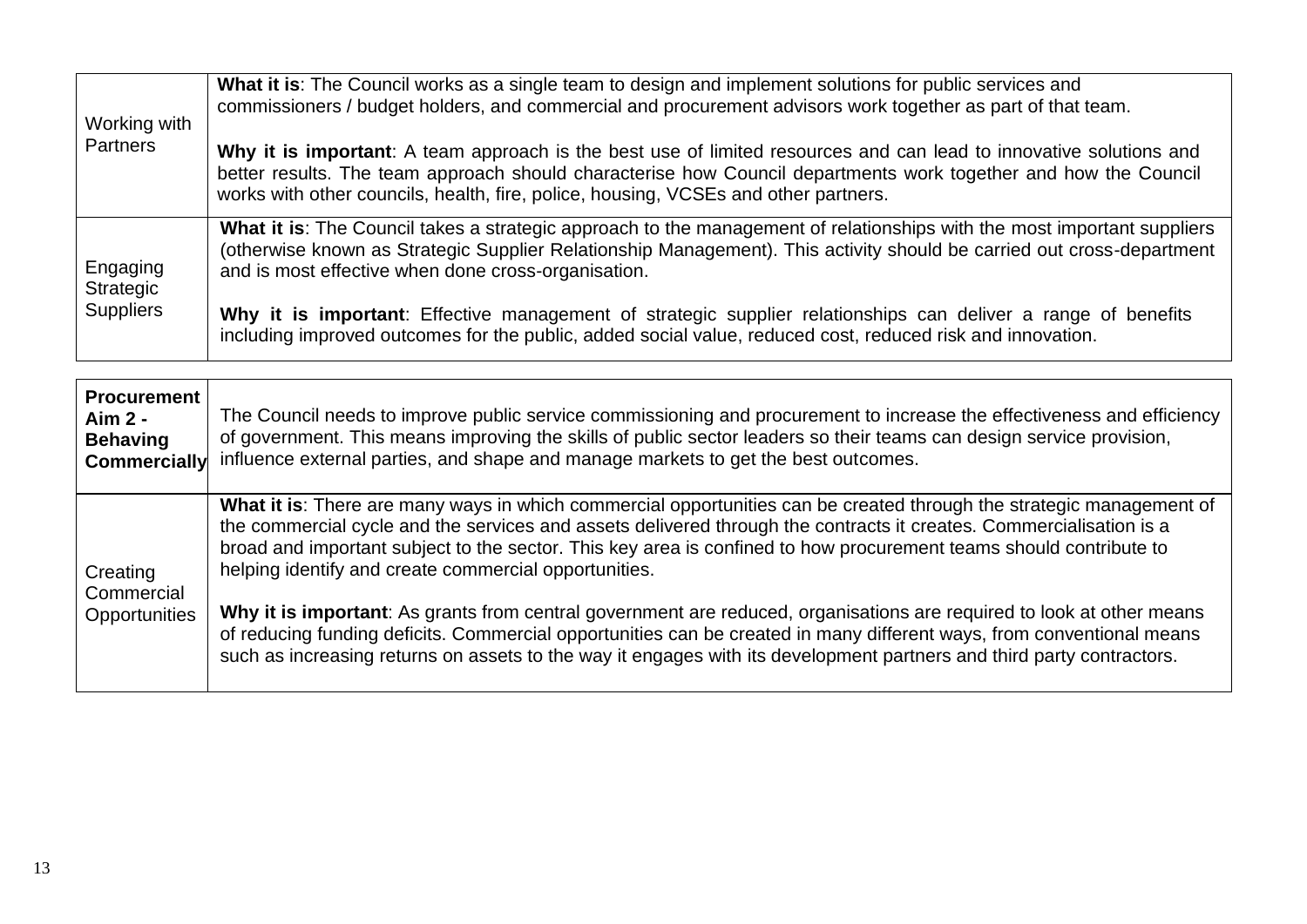| Managing<br>Contracts and<br>Relationships                                               | What it is: Contract and relationship management is the process by which all contracts and variations are managed<br>effectively to control costs, secure the quality and timeliness of agreed outcomes and performance levels and minimise<br>the occurrence of risks.<br>Why it is important: Research by the International Association for Contract and Commercial Management (IACCM)<br>shows that contracts exceed their expected costs by 9.4 per cent on average over their lifetime through poor<br>performance or commercial failure can seriously damage a council's reputation and its ability to deliver effective<br>services and support to local communities. |
|------------------------------------------------------------------------------------------|------------------------------------------------------------------------------------------------------------------------------------------------------------------------------------------------------------------------------------------------------------------------------------------------------------------------------------------------------------------------------------------------------------------------------------------------------------------------------------------------------------------------------------------------------------------------------------------------------------------------------------------------------------------------------|
| Managing<br><b>Strategic Risk</b>                                                        | What it is: A series of actions and policies designed to reduce or even eliminate the probability of a perceived risk<br>occurring and minimising the detrimental effects that may occur should it materialise.<br>Why it is important: The occurrence of any risk, particularly when it could be foreseen, can have a devastating impact<br>on the organisation's reputation and the lives of the people it serves, the quality of the services that it provides, and even<br>its financial viability.                                                                                                                                                                      |
| <b>Procurement</b><br>Aim 3 -<br><b>Achieving</b><br><b>Community</b><br><b>Benefits</b> | The Council can use procurement to achieve wider financial and non-financial outcomes, including improving wellbeing of<br>individuals and communities, social value and improved environment.                                                                                                                                                                                                                                                                                                                                                                                                                                                                               |
| Obtaining<br>Social<br>Value                                                             | What it is: Social value is about improving economic, social and environmental wellbeing from public sector<br>contracts over and above the delivery of the services directly required at no extra cost.<br>Why it is important: Experience from procurements let by Councils that have fully included social value requirements<br>has shown that a minimum +20 per cent social value 'additionality' can be obtained on contract value by way of direct<br>community benefits.                                                                                                                                                                                             |
| Local small<br>medium<br>enterprises<br>(SMEs) and<br>micro-<br>business<br>engagement   | What it is: SMEs are non-subsidiary, independent firms. Usually employing up to 50 employees<br>Why it is important: SMEs play a major role in creating jobs and generating income for those on low incomes; they help<br>foster economic growth, social stability, are a source of innovation and contribute to the development of a dynamic private<br>sector. With the potential localisation of business rates, it will be even more important for local authorities to encourage<br>the establishment and growth of SMEs in their areas.                                                                                                                                |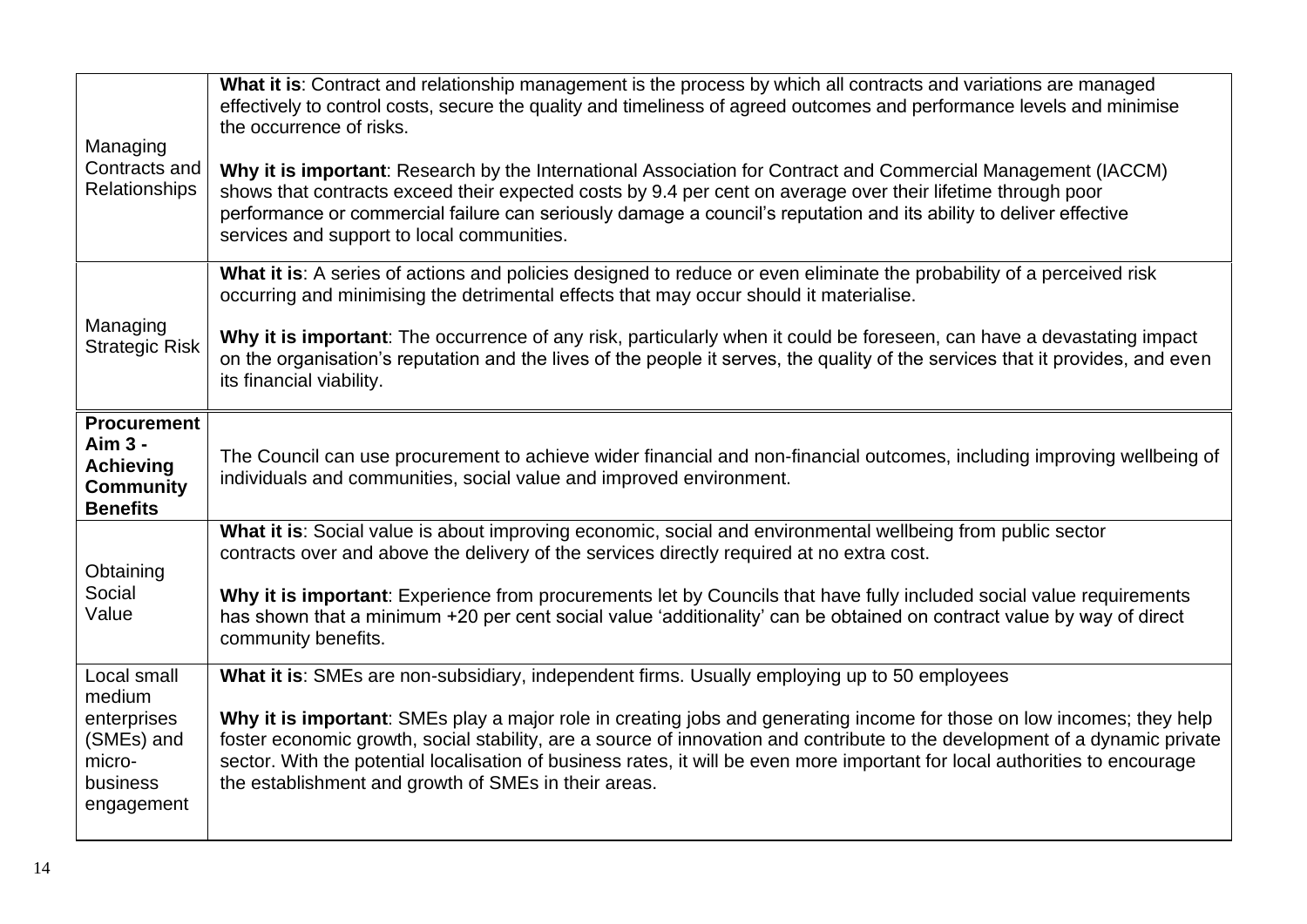| What it is: The VCSE sector is diverse in size, scope, staffing and funding of organisations. It provides a broad range of |
|----------------------------------------------------------------------------------------------------------------------------|
| services to many different client groups. However, VCSE sector organisations share common characteristics in the           |
| social, environmental or cultural objectives they pursue, their independence from government, and the reinvestment of      |
| surpluses for those objectives.                                                                                            |
|                                                                                                                            |
| Why it is important: VCSE organisations can play a critical and integral role in health and social care including as       |
| providers of services; advocates; and representing the voice of service users, patients and carers.                        |
|                                                                                                                            |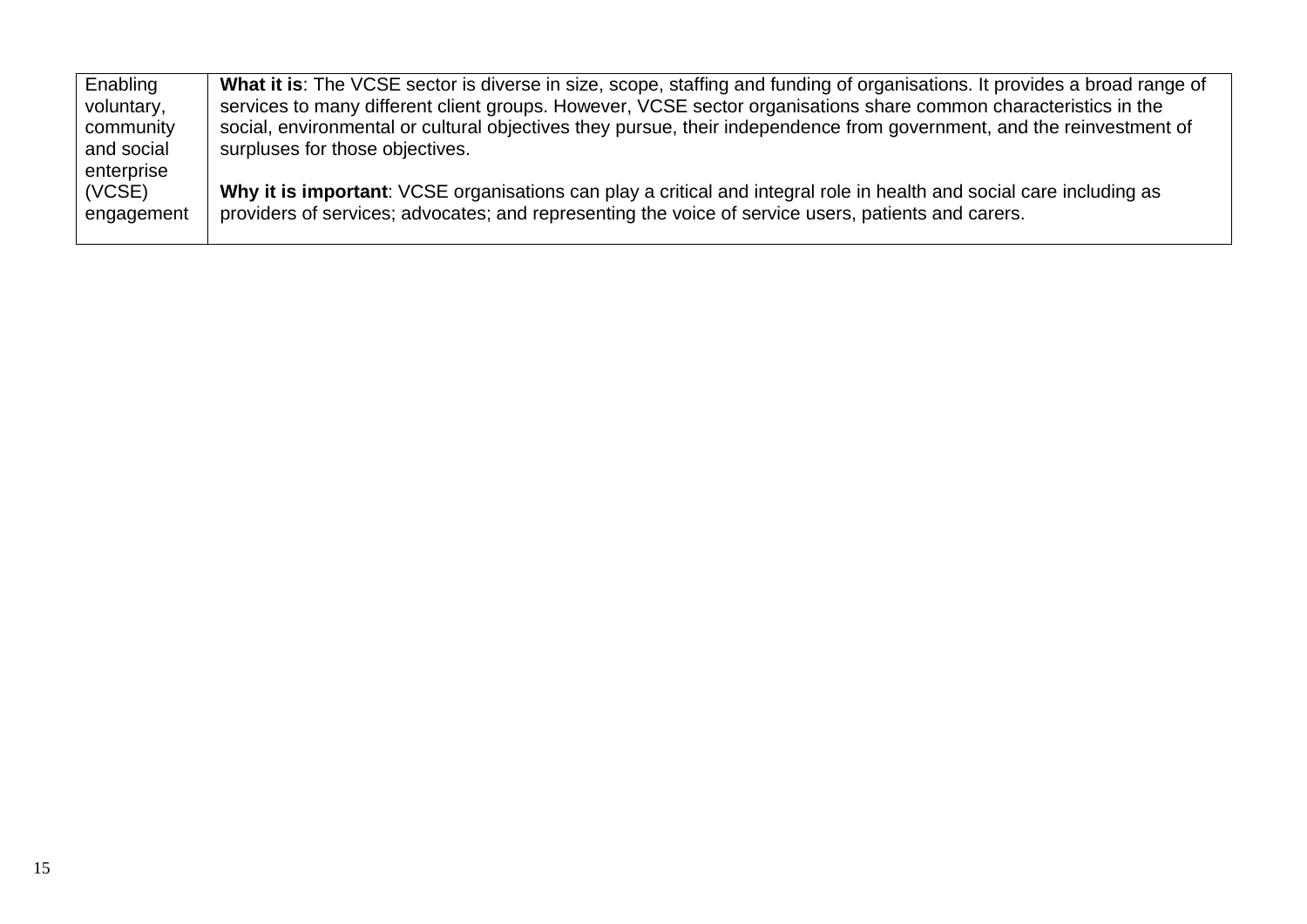# <span id="page-15-0"></span>**Legislation, Council policy and procedure rules relating to Procurement**

Public procurement operates in a highly regulated environment that is governed by legislation and policies set by the European Union (EU), nationally through statute and case law and locally by our Constitution and Contract and Procurement Procedure Rules, and other relevant Council policies. These are listed below:

# **EU Directives and Public Contract Regulations (PCR) 2015**

The EU procurement regime is based on the Treaty principles of transparency, nondiscrimination, equal treatment and proportionality. The directives give detailed instructions on how public procurement over a certain threshold should be carried out. The detail behind the legislation and regulations is complex, and since their inception has been supplemented by a raft of case law.

In December 2009, the Remedies Directive provided additional regulations which provide suppliers with additional powers to challenge and arrange for a contract award to be set aside under certain conditions.

The Public Contracts Regulations 2015 came into force in February 2015. Failure to adhere to the provision of the EU Directive and The Public Contracts Regulations 2015 can result in the authorities becoming subject to Court action or enforcement action by the European Union.

# **Local Government Transparency Code 2015**

The Transparency Code requires the Council to publish details of every invitation to tender for contracts with a value that exceeds £5,000. The Council must also publish details of any contracts, commissioned activity, purchase order, framework agreement or any other legally enforceable agreement with a value that exceeds £5,000.

# **The Public Services (Social Value) Act 2012**

This act places a duty on local authorities, at the 'pre-procurement' phase of procuring services to consider how and what is being procured might improve the economic, social and environmental well-being in their community; and how they might secure that improvement in the procurement process itself as long as such action is relevant to what is being procured, and is considered to be proportionate. This applies to all public services contracts with only an element of goods or works. It does not apply to public works contracts or public supply (goods) contracts.

# **Community Right to Challenge (Localism) Act 2012**

This act to enables "relevant bodies", for example voluntary and community groups, employees or Parish Councils, to challenge to take over local services that they think they can run differently or better. The right enables a relevant body to submit an expression of interest (EOI) to a relevant authority to provide or assist in providing a relevant service.

# **Freedom of Information Act 2000**

This act provides people with the right to access to information held by public bodies. This with the government's transparency agenda has consequences for those contracting with the partners where the financial details of contracts awarded may be made public.

# **Data Protection Legislation**

The General Data Protection Regulation 2016 and the Data Protection Act 2018 sets out the basis on which the Council processes the personal data we collect. Any contract must clearly set out the roles and responsibilities of the Council and the contractor, and require the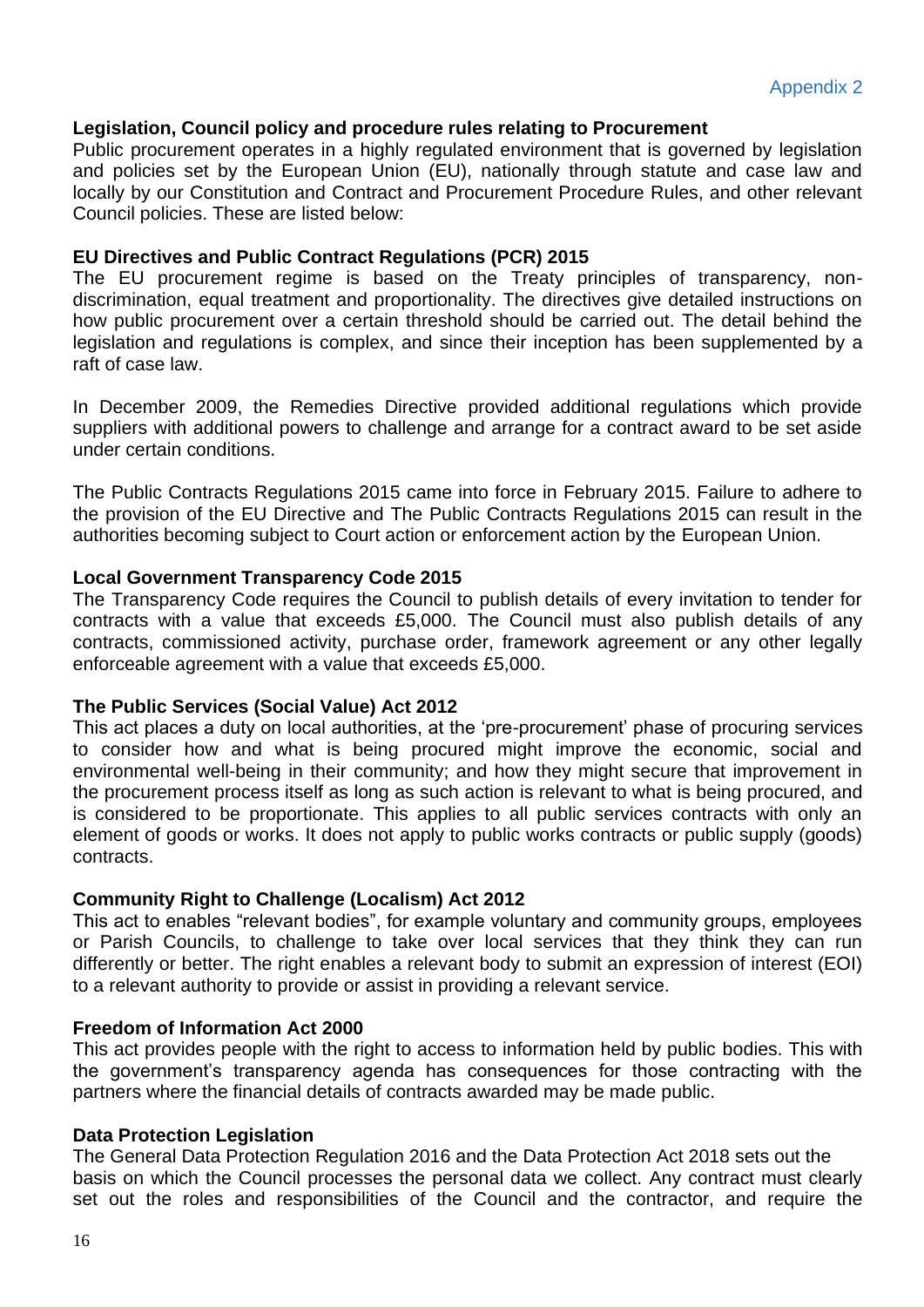contractor to comply with Data Protection legislation and indemnify the Council against any claim.

#### **Procurement Procedure Rules, Financial Procedure Rules and Scheme of Delegation**

As part of its corporate governance arrangements the Council must ensure that there are adequate controls, procedures and standard documentation in place to satisfy the need to meet probity, propriety and transparency tests. Procurement Procedure Rules, Financial Procedure Rules and Scheme of Delegation fulfil this requirement and they are part of the approved Constitution. They must be observed by both Members and Officers within the procurement process.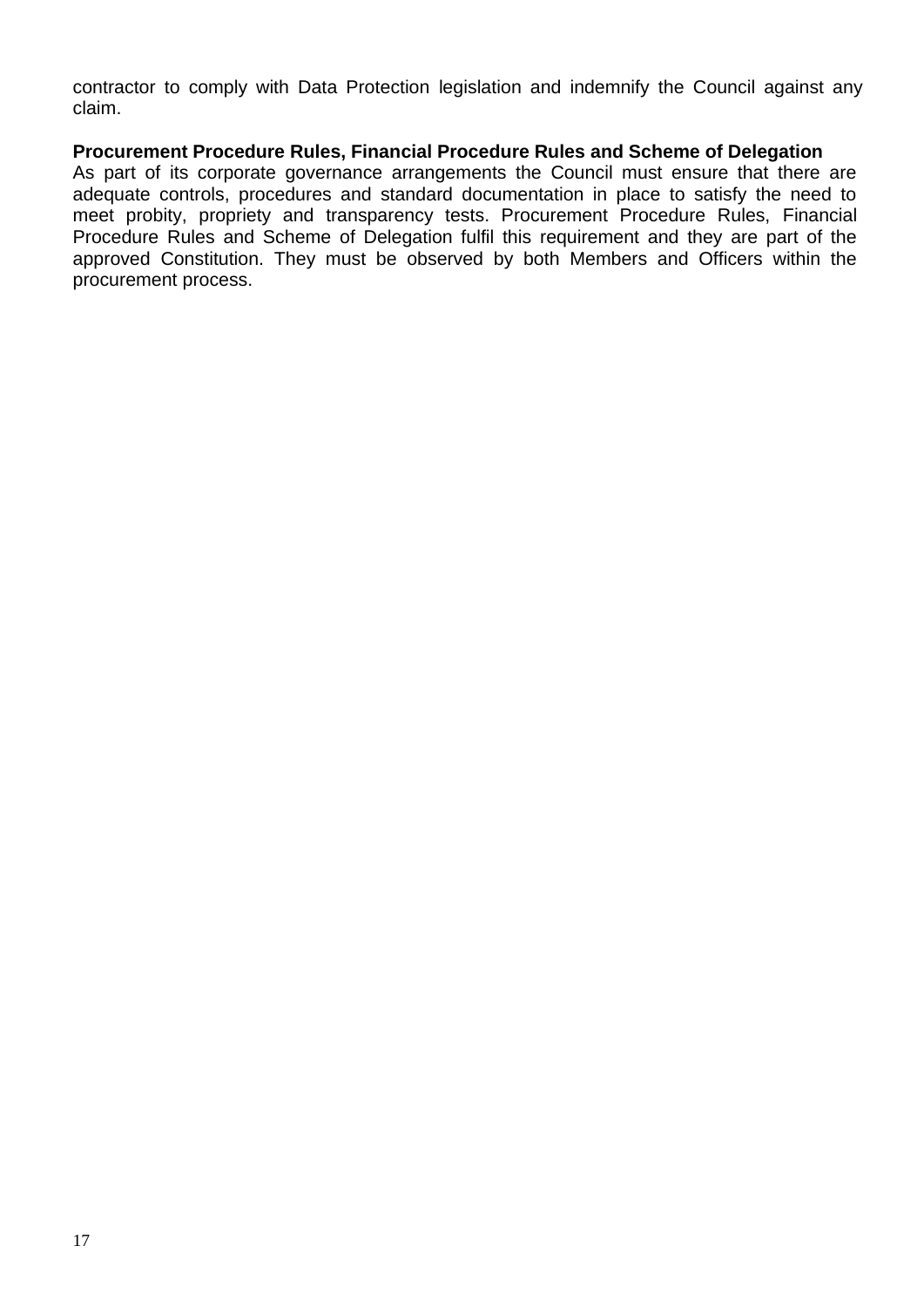# <span id="page-17-0"></span>**KPIs**

The KPI's below will be used to measure our progress toward the level of ambition set out in this strategy. These will be assessed in 2020 and 2021 as follows:

- where the KPI includes a value, by comparison of actual results against target; and
- where the KPI does not include a value, by utilising the National Procurement Strategy toolkit to assess (with input from procurement and commissioning officers across the Council) the Council's maturity level.

|                           | <b>Performance Level</b>                                                                                                                                                   | <b>Baseline</b>                                                                                                                                                                                                                                                                                                                                                                                                               | <b>Target 2020 - 2021</b>                                                                                                                                                                                                                                                                                                                                                                                                            |
|---------------------------|----------------------------------------------------------------------------------------------------------------------------------------------------------------------------|-------------------------------------------------------------------------------------------------------------------------------------------------------------------------------------------------------------------------------------------------------------------------------------------------------------------------------------------------------------------------------------------------------------------------------|--------------------------------------------------------------------------------------------------------------------------------------------------------------------------------------------------------------------------------------------------------------------------------------------------------------------------------------------------------------------------------------------------------------------------------------|
| <b>Key</b><br>Area        | <b>Value for Money and</b><br><b>Efficiency</b>                                                                                                                            | <b>Baseline</b>                                                                                                                                                                                                                                                                                                                                                                                                               | <b>Target 2020 - 2021</b>                                                                                                                                                                                                                                                                                                                                                                                                            |
| 1.                        | Delivery of budget<br>savings through<br>procurement.                                                                                                                      | $2019/20 - 1.5\%$ , £93,000                                                                                                                                                                                                                                                                                                                                                                                                   | 1.5% of qualifying<br>spend as agreed with<br>Finance on an annual<br>basis.                                                                                                                                                                                                                                                                                                                                                         |
| <b>Key</b><br><b>Area</b> | Governance                                                                                                                                                                 | <b>Baseline</b>                                                                                                                                                                                                                                                                                                                                                                                                               | <b>Target 2020-2021</b>                                                                                                                                                                                                                                                                                                                                                                                                              |
| 2.                        | Procurements are<br>undertaken legally<br>(including in<br>accordance with<br>changes in<br>legislation/case law e.g.<br>Brexit), consistently and<br>within the PPRs/FPRs | <b>Procurement Practice</b><br>Notices issued by<br>Government on a<br>regular basis identifying<br>impacts of legislative<br>changes on the<br>procurement process.<br>PPRs are reviewed<br>annually; training and<br>guidance is provided.<br><b>Exemptions of PPRs are</b><br>routinely monitored and<br>reported to Audit and<br><b>Standards Committee</b><br>annually in conjunction<br>with the Performance<br>Report. | The impacts of new<br>legislation are reviewed<br>and procurement<br>processes updated<br>accordingly.<br>Procurement<br>governance refresher<br>training is provided<br>and attended by all<br>procurement officers<br>on a regular basis.<br>The number of exemptions<br>reduced year on year from<br>the baseline figure from<br>19/20.<br>On-contract spend to<br>increase year on year from<br>the baseline figure in<br>19/20. |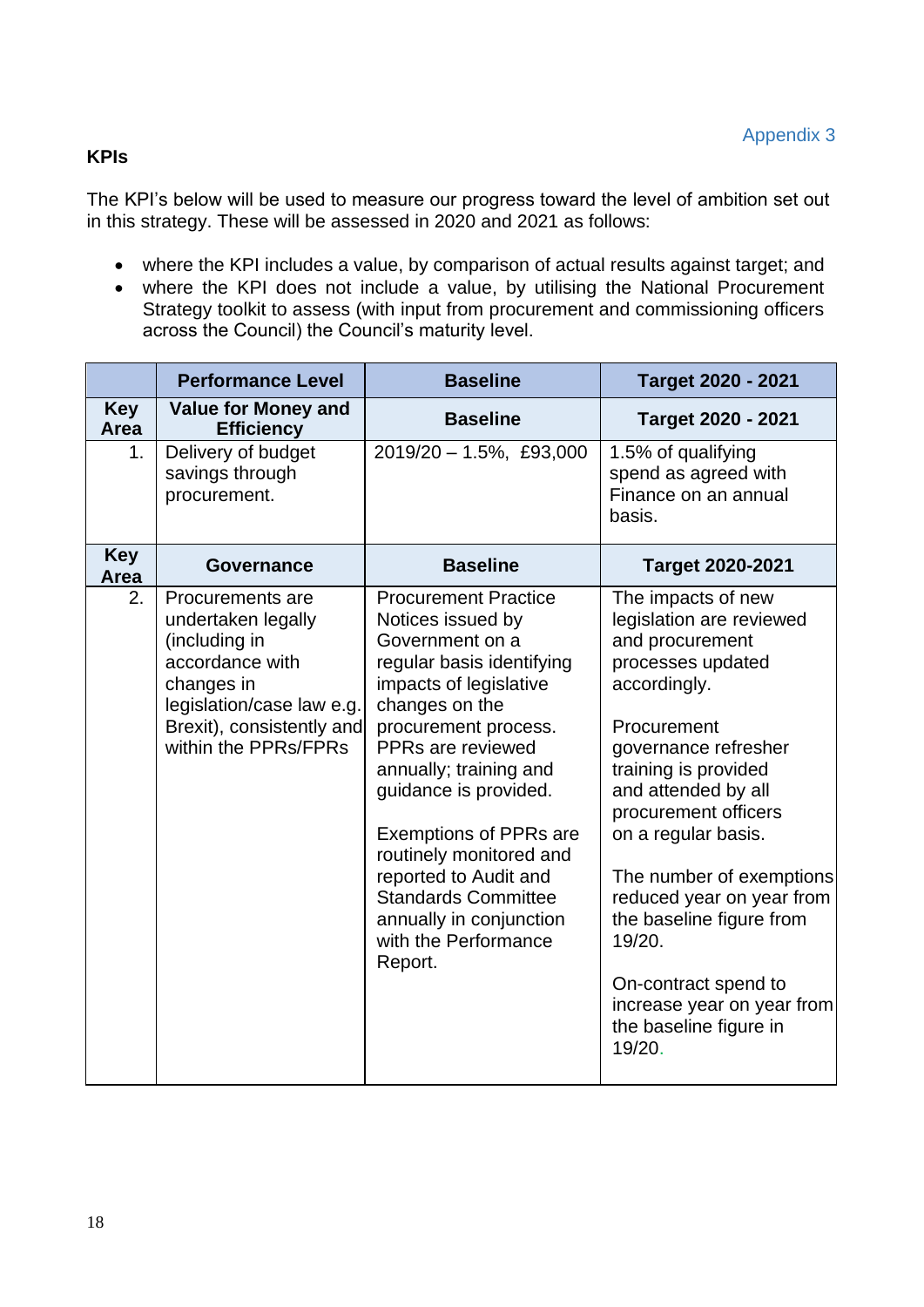|                    | <b>Performance Level</b>                                       | <b>Baseline</b>                                                                                                                                                                       | <b>Target 2020 - 2021</b>                                                                                                                                                                                                                                                                                                                                                                                                                                                                     |
|--------------------|----------------------------------------------------------------|---------------------------------------------------------------------------------------------------------------------------------------------------------------------------------------|-----------------------------------------------------------------------------------------------------------------------------------------------------------------------------------------------------------------------------------------------------------------------------------------------------------------------------------------------------------------------------------------------------------------------------------------------------------------------------------------------|
| 3.                 | Review of tender<br>documentation and<br>procurement toolkits. | Standard<br>tender/toolkit<br>documents in<br>place and being<br>used across the<br>Council.                                                                                          | All tender documents and<br>procurement toolkits<br>reviewed to ensure they<br>reflect up-to-date<br>procurement practices.                                                                                                                                                                                                                                                                                                                                                                   |
| 4.                 | <b>External events</b>                                         | Keeping abreast<br>with central<br>government<br>briefings and<br>taking appropriate<br>action, as and<br>when required.                                                              | Thorough understanding of<br>the possible impact on all high<br>value/risk contracts.<br>Contingency plans in place in<br>the event of contract failure.                                                                                                                                                                                                                                                                                                                                      |
| 5.                 | <b>Fraud and financial loss</b>                                | Basic systems,<br>controls and<br>reporting are in<br>place to ensure<br>compliance and<br>minimise potential<br>for financial loss<br>from both internal<br>and external<br>sources. | Well defined systems to be in<br>place targeting both financial<br>loss and fraud.<br>Audit teams working closely<br>with all departments.                                                                                                                                                                                                                                                                                                                                                    |
| <b>Key</b><br>Area | <b>Obtaining Social Value</b>                                  | <b>Baseline</b>                                                                                                                                                                       | <b>Target 2020 - 2021</b>                                                                                                                                                                                                                                                                                                                                                                                                                                                                     |
| 6.                 | Policy and scope.                                              | A process and<br>policy is in place to<br>identify which<br>contracts should<br>include social<br>value.                                                                              | Social Value Policy is being<br>developed to ensure social<br>value is always considered as<br>part of the procurement<br>/commissioning process.<br>The Council will establish the<br>baseline figure as to the<br>number of procurement<br>exercises which have included<br>social value criteria at end<br>19/20 and then increase this<br>sum year on year.<br>The Council will look into<br>developing a mechanism for a<br>monetary sum to be offered for<br><b>Community Benefits.</b> |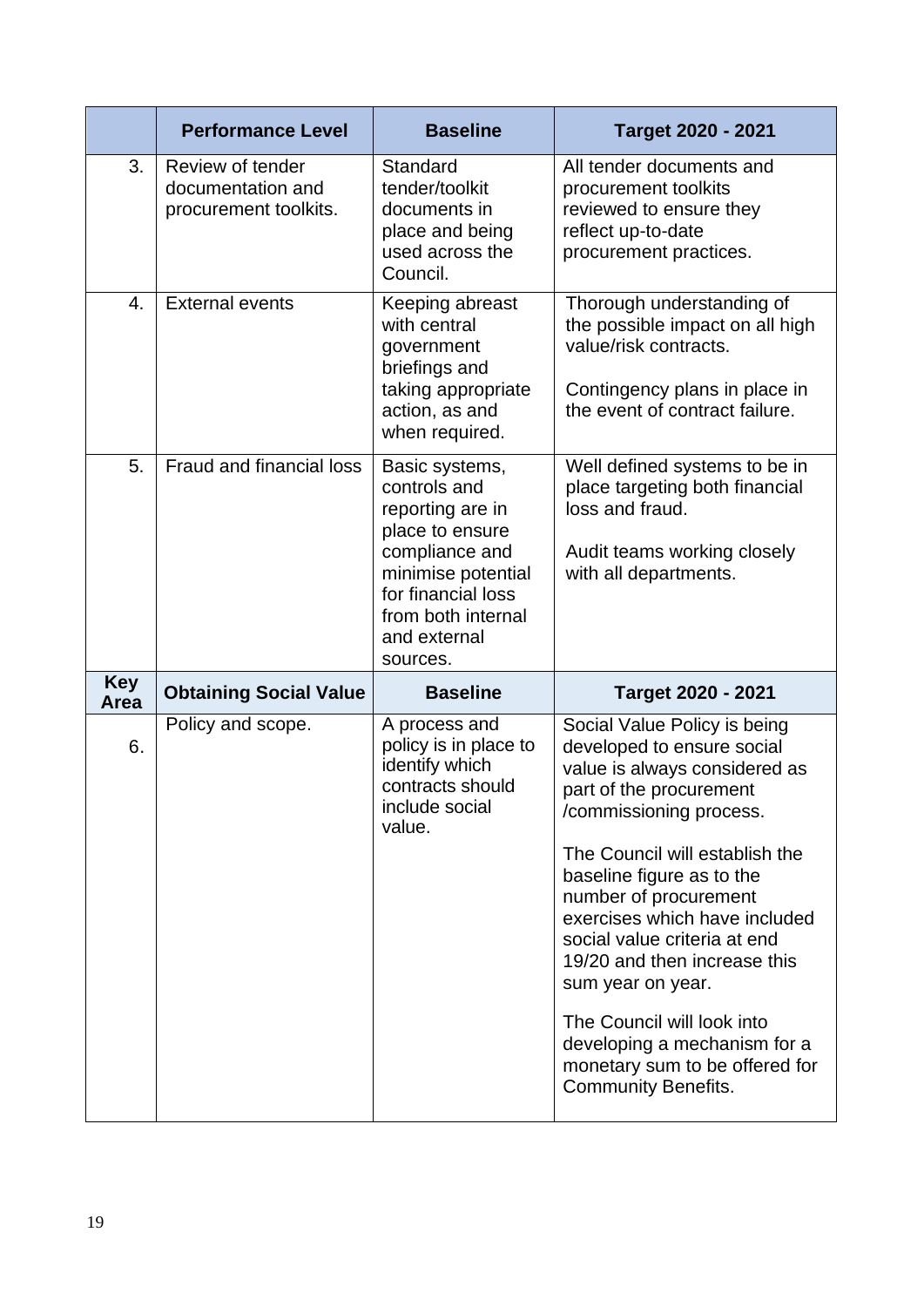|    | <b>Performance Level</b>                                                                                             | <b>Baseline</b>                                                                                                                                                                                                                                                                                                                                                                                                              | <b>Target 2020 - 2021</b>                                                                                                                                                                                                                                                                                               |
|----|----------------------------------------------------------------------------------------------------------------------|------------------------------------------------------------------------------------------------------------------------------------------------------------------------------------------------------------------------------------------------------------------------------------------------------------------------------------------------------------------------------------------------------------------------------|-------------------------------------------------------------------------------------------------------------------------------------------------------------------------------------------------------------------------------------------------------------------------------------------------------------------------|
| 7. | Councillor or cabinet<br>board/authority Member<br>given responsibility for<br>reporting leading on<br>social value. | The Council has a<br>Lead Member who<br>has responsibility for<br>leading on social<br>value.                                                                                                                                                                                                                                                                                                                                | Individual named officer(s)<br>within ESPH given<br>responsibility for reporting to<br><b>Lead Member and Scrutiny</b><br>Board, and managing and<br>delivering social value across<br>procurement and<br>commissioning.<br>Relevant officers are<br>provided with social value<br>training.                            |
| 8. | Market engagement and<br><b>Contract Management</b>                                                                  | The Council is<br>currently work<br>closely with the<br>business community<br>on various projects<br>and meet regularly<br>with representatives<br>from third sector<br>organisations.<br>Where relevant,<br>specific, targeted<br>social value action<br>plans are agreed at<br>the commissioning/<br>procurement stage,<br>are bound into the<br>contract and<br>performance<br>against those<br>targets are<br>monitored. | We will continue to work<br>proactively to support third<br>sector suppliers and their<br>understanding of social value.<br>Performance reviews will be<br>undertaken and regular<br>feedback obtained. Action will<br>be taken to ensure<br>continuous improvements to<br>social value implementation<br>and delivery. |
| 9. | Governance and<br>accountability                                                                                     | Social value is<br>recognised as a<br>core principle of the<br>council's<br>procurement<br>strategy.<br>All relevant<br>procurement<br>documentation is<br>available on Council<br>Website.                                                                                                                                                                                                                                  | We will continue to ensure<br>Lead Member for social value<br>has direct oversight of social<br>value performance.<br>We will embed social value<br>into commissioning and<br>procurement practice, tools,<br>resources and processes with<br>a ratified policy that is<br>published.                                   |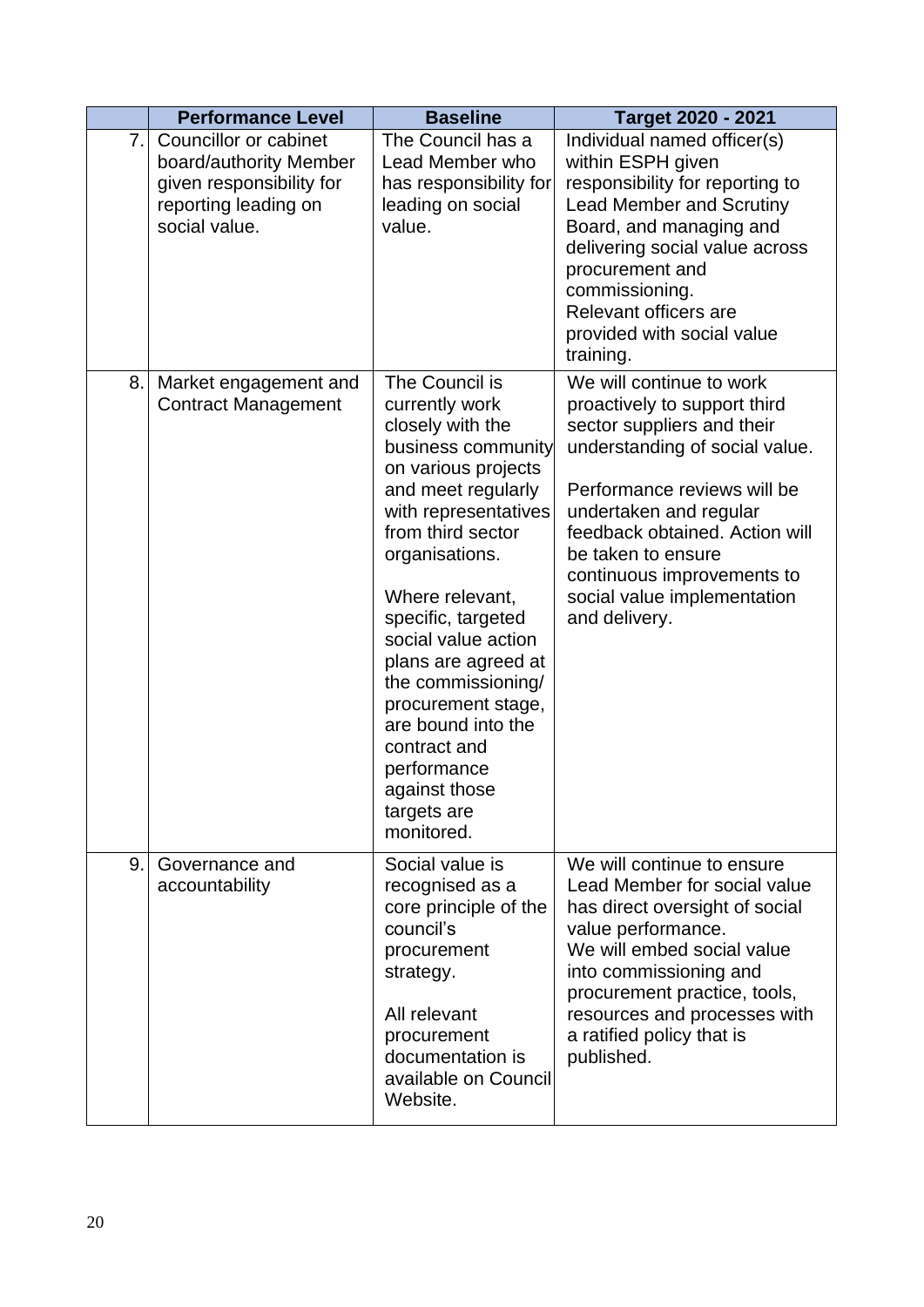|                    | <b>Performance Level</b>                                                                                  | <b>Baseline</b>                                                                                                                                                                                                                                        | <b>Target 2020 - 2021</b>                                                                                                                                                                                                                                                  |
|--------------------|-----------------------------------------------------------------------------------------------------------|--------------------------------------------------------------------------------------------------------------------------------------------------------------------------------------------------------------------------------------------------------|----------------------------------------------------------------------------------------------------------------------------------------------------------------------------------------------------------------------------------------------------------------------------|
| <b>Key</b><br>Area | <b>Local SMEs, micro-</b><br>business and VCSE                                                            | <b>Baseline</b>                                                                                                                                                                                                                                        | Target 2020 - 2021                                                                                                                                                                                                                                                         |
| 10.                | Policy and scope.                                                                                         | Commissioners<br>have started to<br>communicate what<br>local needs are<br>and the desired<br>market outcomes.                                                                                                                                         | <b>Commissioners have</b><br>informed SMEs, micro-<br>businesses and VCSE<br>organisations what local<br>needs there are and the<br>desired market outcomes.                                                                                                               |
| 11.                | Facilitating good<br>relationships with<br>SMEs, micro-<br>businesses and<br><b>VCSE</b><br>organisations | Relationships<br>between SMEs,<br>micro-businesses,<br><b>VCSE</b><br>organisations and<br>other providers are<br>not facilitated. It is<br>not considered to<br>be an area where<br>intervention is<br>needed or<br>appropriate.                      | The Council will organise and<br>facilitate a bi-annual<br>"understand the buyer" event<br>to engage with SMEs / VCSE<br>organisations.<br>The value of spend with local<br>suppliers and SMEs to<br>increase year on year from<br>the baseline figure of 40% in<br>19/20. |
| <b>Key</b><br>Area | <b>Commercial</b><br>opportunities                                                                        | <b>Baseline</b>                                                                                                                                                                                                                                        | <b>Target 2020-2021</b>                                                                                                                                                                                                                                                    |
| 12.                | Annual<br>Procurement<br>Programme                                                                        | Forward planning<br>is undertaken in<br>some areas and/or<br>for some<br>acquisition types.<br>Opportunities to<br>create new<br>revenue streams<br>are sometimes<br>investigated in<br>some departments<br>and for some<br>expenditure<br>categories. | Forward planning is always<br>undertaken across the<br>organisation for all strategic<br>contracts.<br>Procurement encouraged to<br>contribute ideas for revenue<br>generation in the forward<br>planning process.                                                         |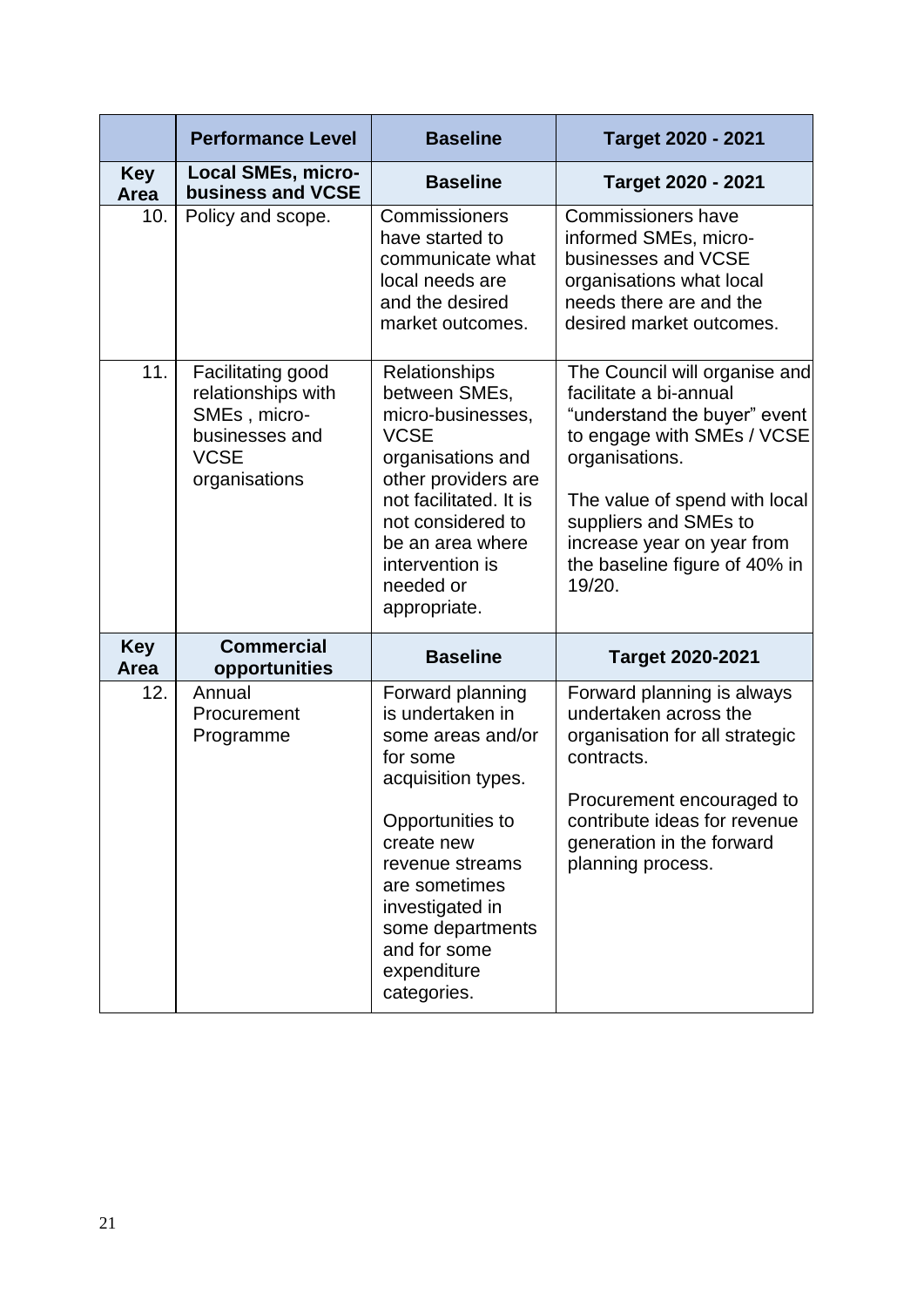|     | <b>Performance</b><br><b>Level</b> | <b>Baseline</b>                                                                                                                                                                                                                                                                                              | <b>Target 2020 - 2021</b>                                                                                                                                                                                                    |
|-----|------------------------------------|--------------------------------------------------------------------------------------------------------------------------------------------------------------------------------------------------------------------------------------------------------------------------------------------------------------|------------------------------------------------------------------------------------------------------------------------------------------------------------------------------------------------------------------------------|
| 13. | Tendering                          | Tendering is seen<br>as a commercial<br>process by the<br>organisation.<br>Standard tender<br>documentation is<br>drafted to<br>encourage bidder<br>participation and is<br>focused on<br>innovation and<br>opportunities.<br>Procurement is<br>seen as an integral<br>contributor to the<br>planning phase. | The Council will ensure that<br>tendering opportunities are<br>focused on innovation and<br>opportunities, and carried out<br>in conjunction with<br>development partners to<br>maximise market<br>attractiveness.           |
| 14. | Performance<br>reporting           | Performance<br>reporting is<br>undertaken and<br>includes<br>commercial and<br>social benefits<br>achieved, as well<br>as savings across<br>the whole<br>organisation.<br><b>ESPH</b> produce<br>summary reports<br>for chief officers<br>and elected<br>Members on an<br>annual basis.                      | The Council will report<br>performance on commercial<br>and social benefits achieved.<br>The Council will provide an<br>annual report covering<br>achievements and<br>aspirations which will be<br>published on our website. |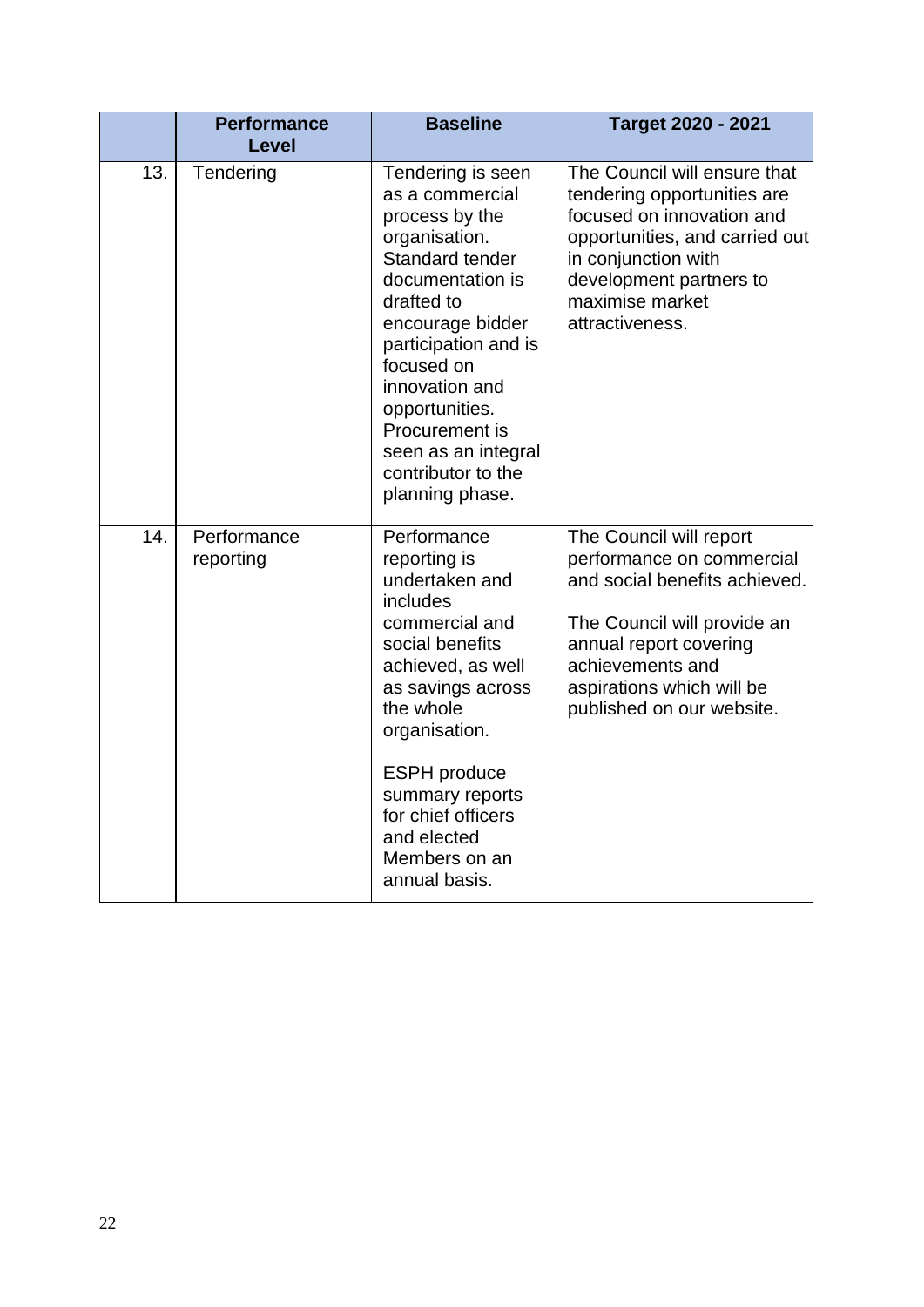|                    | <b>Performance Level</b>                               | <b>Baseline</b>                                                                                                                                                                                                                                                     | <b>Target 2020 - 2021</b>                                                                                                                                                                                                                                                                                              |
|--------------------|--------------------------------------------------------|---------------------------------------------------------------------------------------------------------------------------------------------------------------------------------------------------------------------------------------------------------------------|------------------------------------------------------------------------------------------------------------------------------------------------------------------------------------------------------------------------------------------------------------------------------------------------------------------------|
| 15.                | Post contract review                                   | Post contract<br>reviews are<br>undertaken by<br>most directorates<br>and/or identified<br>categories of<br>expenditure.<br>Such reviews<br>are seen as<br>being an<br>integral part of<br>improving<br>outcomes and<br>identifying<br>commercial<br>opportunities. | Post contract reviews will be<br>undertaken as part of<br>council policy.<br>The Council will develop well-<br>defined published criteria for<br>undertaking post contract<br>reviews including the<br>identification of commercial<br>opportunities.<br><b>ESPH will support the post</b><br>contract review process. |
| <b>Key</b><br>Area | <b>Supplier</b><br>relationships and<br>contract       | <b>Baseline</b>                                                                                                                                                                                                                                                     | Target 2020 - 2021                                                                                                                                                                                                                                                                                                     |
| 16.                | Data collection and<br>analysis                        | The Council has<br>partial data and<br>intelligence on our<br>strategic suppliers.<br>The Council has a<br>contract register<br>with access<br>possible at officer<br>level, mainly<br>viewing and<br>searching<br>capability.                                      | The Council will routinely<br>collect and analyse data and<br>intelligence on supplier<br>performance, cost, financial<br>status, added social value<br>and risk.<br>The Council will have<br>complete data sets for all<br>major third party spend.                                                                   |
| 17.                | Early engagement<br>with future strategic<br>suppliers | Our future needs<br>are signalled to<br>the market using a<br>variety of channels<br>including<br>publication of<br>pipeline<br>information and<br>engagement<br>events.                                                                                            | The Council will work with<br>the combined authority/<br>group of councils and take a<br>lead role for market<br>engagement.<br>The Council will take the<br>lead in early engagement for<br>any joint projects<br>undertaken.                                                                                         |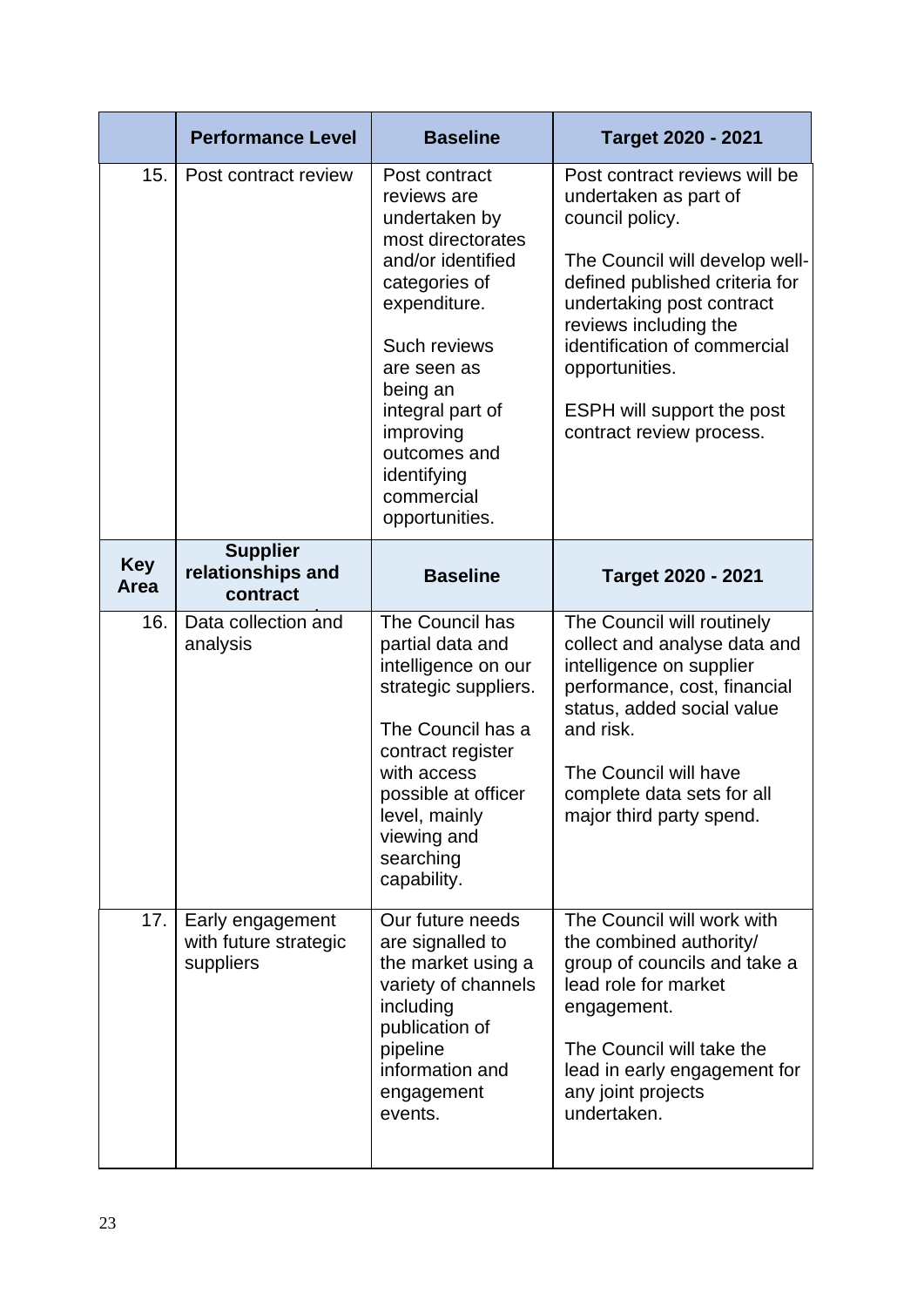|     | <b>Performance Level</b>               | <b>Baseline</b>                                                                                                                                                                                                                                                                                            | <b>Target 2020 - 2021</b>                                                                                                                                                                                                                                  |
|-----|----------------------------------------|------------------------------------------------------------------------------------------------------------------------------------------------------------------------------------------------------------------------------------------------------------------------------------------------------------|------------------------------------------------------------------------------------------------------------------------------------------------------------------------------------------------------------------------------------------------------------|
| 18. | Supplier financial<br>distress         | The Council has a<br>structured<br>approach to early<br>engagement of<br>suppliers in<br>financial<br>difficulties.                                                                                                                                                                                        | The Council will include<br>supplier financial distress<br>clauses in all contracts for<br>goods, works and services.<br>The Council will provide<br>guidance to commissioners<br>and contract managers on<br>managing suppliers in<br>financial distress. |
| 19. | Savings and benefits<br>delivery       | A formal policy is<br>in place for<br>capturing savings<br>and accruing<br>benefits from<br>contracts but this<br>is not uniformly<br>implemented.                                                                                                                                                         | Savings captured from<br>contracts and benefits-<br>realisation will be applied<br>uniformly across the Council<br>and reported to chief<br>officers on a regular basis.                                                                                   |
| 20. | Recognition and<br>cultural acceptance | There is<br>recognition by the<br>organisation of<br>contract and<br>relationship<br>management in<br>directorates.<br>Job roles are<br>designated as<br>contract manager<br>and/or contain<br>specific contract<br>and management<br>activity in their<br>content<br>description in<br>some directorates. | Contract and relationship<br>management will be<br>recognised as being<br>essential to overall contract<br>performance.<br>Performance will be<br>reviewed with job holders in<br>their annual appraisals.                                                 |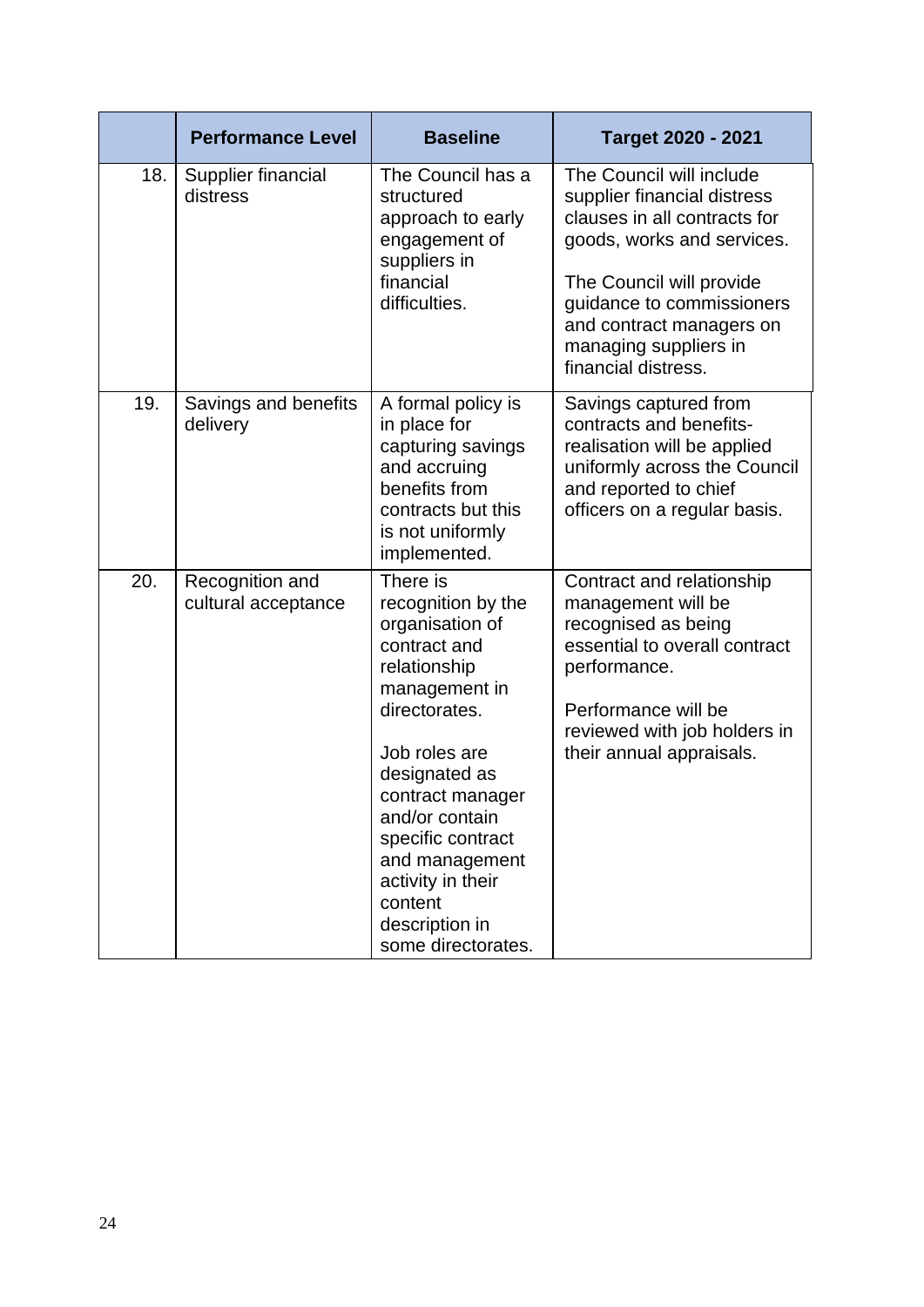|                           | <b>Performance Level</b> | <b>Baseline</b>                                                                                                                                                    | <b>Target 2020 - 2021</b>                                                                                                                                                                                                                                                                                                                                                                               |
|---------------------------|--------------------------|--------------------------------------------------------------------------------------------------------------------------------------------------------------------|---------------------------------------------------------------------------------------------------------------------------------------------------------------------------------------------------------------------------------------------------------------------------------------------------------------------------------------------------------------------------------------------------------|
| 21.                       | Skills and knowledge     | Staff have access<br>to general contract<br>management<br>training given as a<br>one-off exercise<br>rather than an<br>ongoing skills<br>enhancement<br>programme. | Contract and relationship<br>management will be<br>acknowledged as a core<br>competency across the<br>Council.<br>Briefings on contract and<br>relationship management<br>will form a part of all<br>induction and management<br>programmes.<br>Refresher programmes will<br>be available to all staff<br>involved in contract and<br>relationship management.                                          |
| <b>Key</b><br><b>Area</b> | <b>Enablers</b>          | <b>Baseline</b>                                                                                                                                                    | <b>Target 2020 - 2021</b>                                                                                                                                                                                                                                                                                                                                                                               |
| 22.                       | <b>Developing Talent</b> | The ESPH service<br>plan includes<br>support for staff to<br>obtain professional<br>qualifications and<br>for<br>apprenticeships.                                  | The Council will have a<br>planned approach to<br>talent development in<br>relation to future<br>procurement and contract<br>management workload<br>including:<br>• Contracts pipeline<br>• Resourcing plan<br>• Competency framework<br>• Remuneration strategy<br>• Comprehensive training<br>and development plan<br>including provision for<br>development of staff not<br>currently in procurement |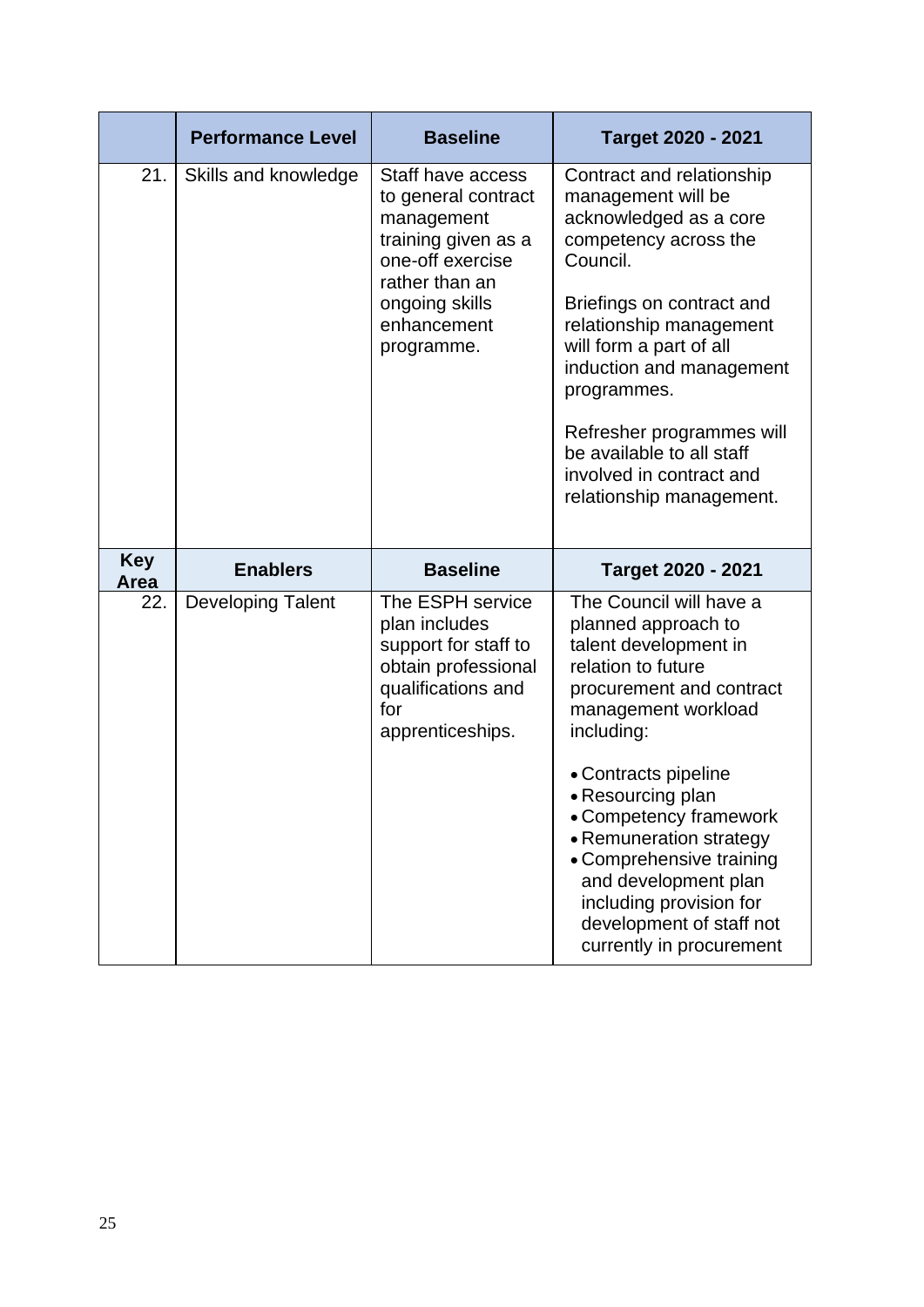|     | <b>Performance Level</b>                | <b>Baseline</b>                                                                                                                                                                                                                                                                                                                                                                                                 | Target 2020 - 2021                                                                                                                                                                                                                                                                                                                                                                                                      |
|-----|-----------------------------------------|-----------------------------------------------------------------------------------------------------------------------------------------------------------------------------------------------------------------------------------------------------------------------------------------------------------------------------------------------------------------------------------------------------------------|-------------------------------------------------------------------------------------------------------------------------------------------------------------------------------------------------------------------------------------------------------------------------------------------------------------------------------------------------------------------------------------------------------------------------|
| 23. | <b>Exploiting Digital</b><br>Technology | <b>The Council</b><br>currently has a<br>basic purchase<br>ordering<br>functionality for<br>some products<br>and/or services<br>using finance and/<br>or operational<br>systems.<br>There is limited<br>procurement and<br>contract<br>management<br>information<br>available via static<br>sources.<br>The Council uses<br>an electronic<br>tendering and<br>quotations system<br>for some tenders/<br>quotes. | The Council will make use<br>of an integrated Procure<br>to Pay (P2P) system in<br>conjunction with online<br>ordering for all services/<br>products. However, this<br>may include some human<br>intervention and paper<br>trails.<br>Some procurement and<br>contract management<br>Information will be<br>available online to all<br>stakeholders with<br>appropriate search and<br>filtering functions<br>available. |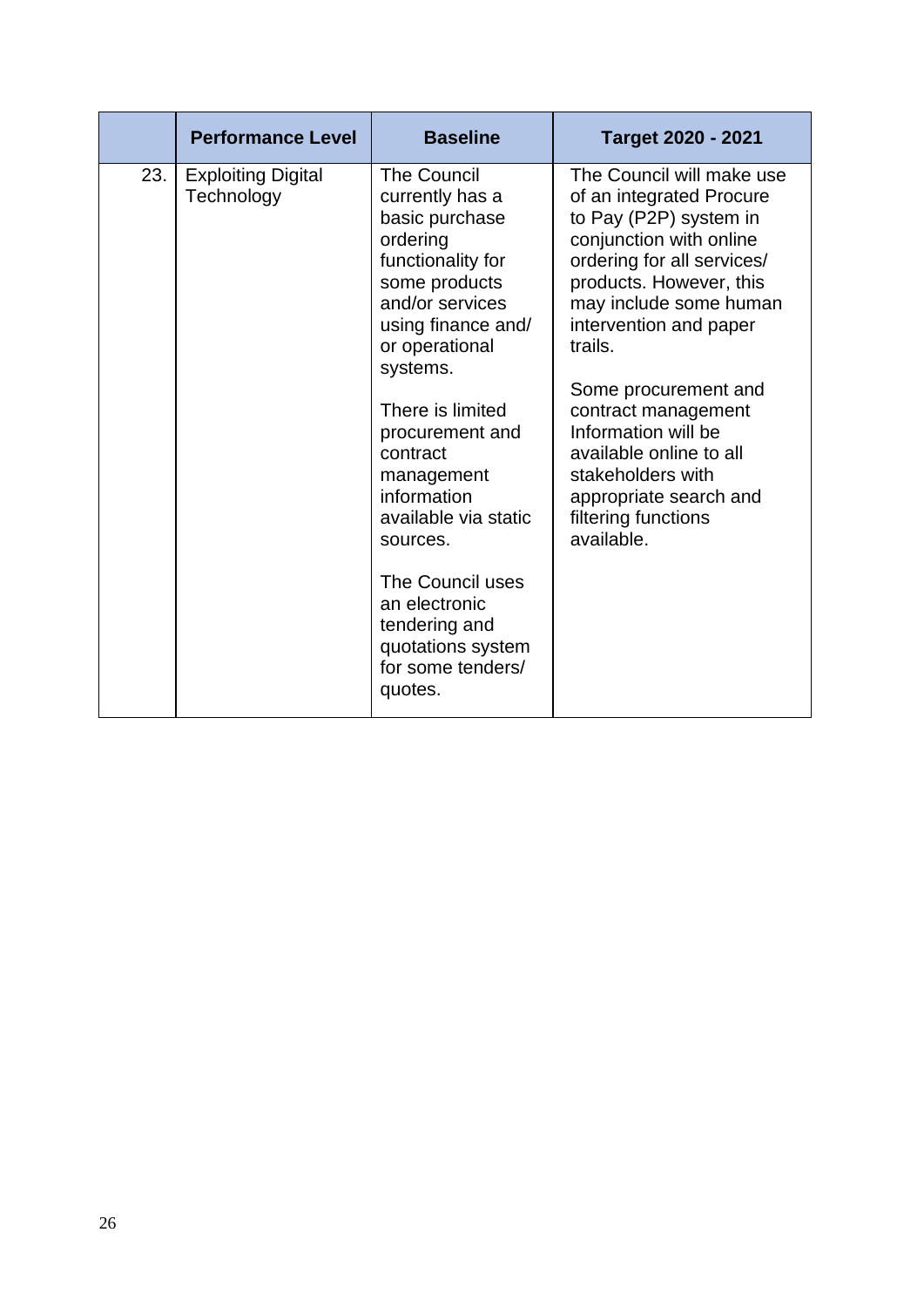# <span id="page-26-0"></span>**Glossary**

**Buying** – placing orders under relevant contracts, use of purchasing cards and purchase-to-pay systems, receipting, making payments and associated transactions. This is also sometimes called Purchasing.

**Category Management –** best practice approach to managing and organising Procurement spend and resources; a structured framework of activities designed to deliver better Procurement outcomes through a holistic approach which focuses on the interrelated needs of buyers and suppliers; managing buying activity by grouping together related Goods, Works and Services across the Council and mapping them onto the Provider market, to improve quality, savings and efficiency across the Council as a whole.

**Commissioning** – the entire cycle of assessing the needs of people in a local area, designing and putting into place Goods, Works and Services to meet those needs, and monitoring and evaluating the outcomes. In a commissioning approach, the Council seeks to secure the best outcomes for local communities by making use of all available resources, whether the resources are provided in-house, externally or through various forms of partnership. This activity continues throughout the Whole Lifecycle.

**Contract Management** – the tasks and activities which seek to ensure the Council receives what has been contracted to receive, at the price we contracted to receive it, taking account of agreed change and continuous improvement. Activity is focused from prior to the contract starting though to contract expiry and de-commissioning. It includes supplier relationship management and also ensures that we meet our obligations under the contract.

**Goods –** things that the Council buys, such as pens and paper, or plants and seeds, or fruit and vegetables.

**Procurement** – the tasks and decisions which secure an external Provider to provide what is required, at a price that can be afforded. Activity is focused on the period from prior to advertising a tender to signing the contract. It includes both competitive tenders and circumstances where we negotiate with a single supplier.

**Provider** – any organisation that provides Goods, Works or Services to the Council or on behalf of the Council.

**Purchasing** – placing orders under relevant contracts, use of purchase-to-pay cards and systems, receipting, making payment, and associated transactions.

**Services** – services that the Council buys include specialist support for vulnerable children and adults, and also repairs and maintenance services, financial advice, designs and surveys for new building works.